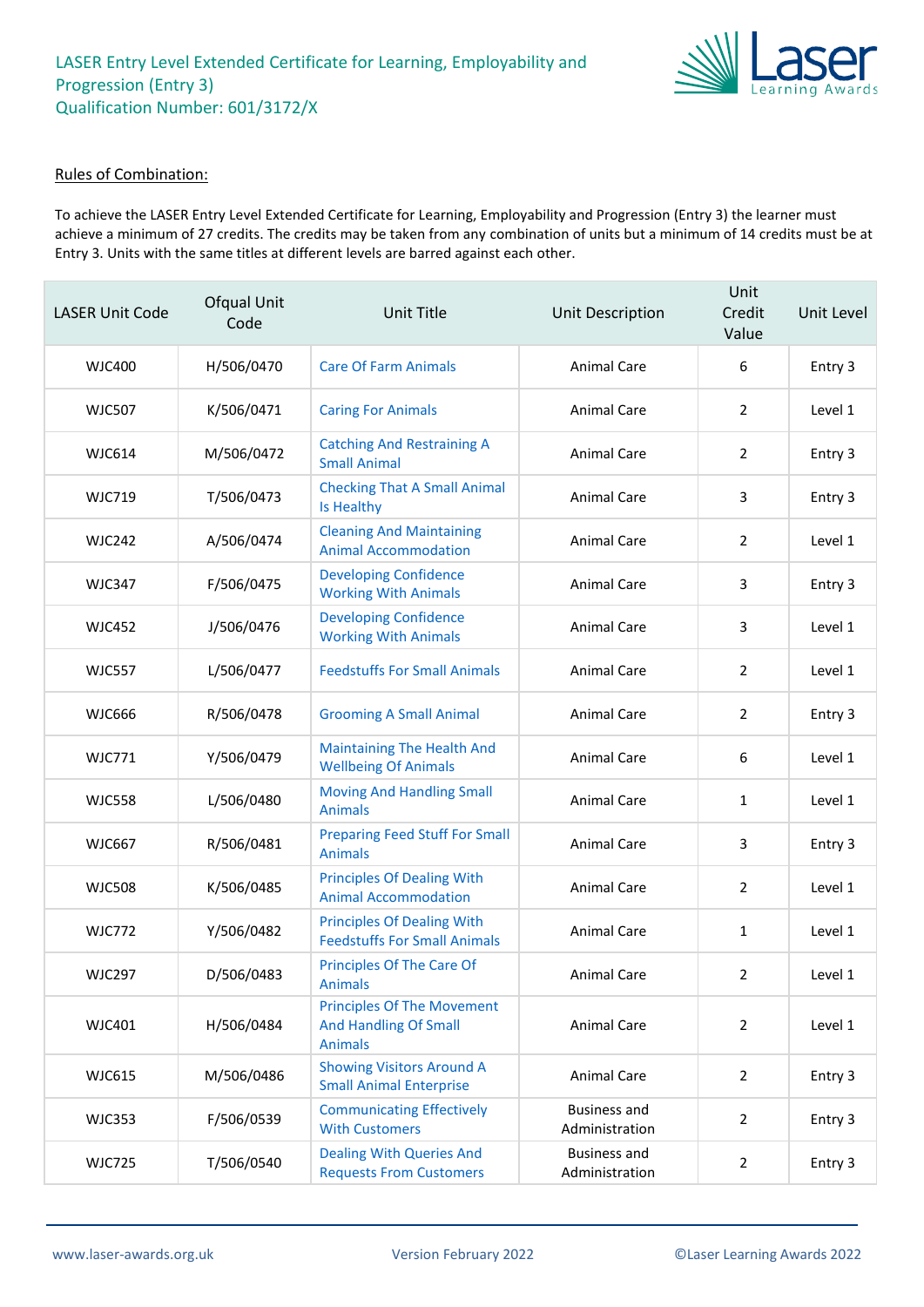

| <b>LASER Unit Code</b> | Ofqual Unit<br>Code | <b>Unit Title</b>                                                                                                                          | Unit Description                      | Unit<br>Credit<br>Value | Unit Level |
|------------------------|---------------------|--------------------------------------------------------------------------------------------------------------------------------------------|---------------------------------------|-------------------------|------------|
| <b>WJC249</b>          | A/506/0541          | <b>Effective Relationships With</b><br><b>Customers And Colleagues</b>                                                                     | <b>Business and</b><br>Administration | $\overline{2}$          | Entry 3    |
| <b>WJC354</b>          | F/506/0542          | <b>Handling Mail</b>                                                                                                                       | <b>Business and</b><br>Administration | $\overline{2}$          | Level 1    |
| <b>WJC457</b>          | J/506/0543          | <b>Handling Telephone Calls</b><br><b>From Customers</b>                                                                                   | <b>Business and</b><br>Administration | $\overline{2}$          | Entry 3    |
| <b>WJC563</b>          | L/506/0544          | <b>Principles Of Sales</b>                                                                                                                 | Business and<br>Administration        | $\overline{2}$          | Level 1    |
| <b>WJC673</b>          | R/506/0545          | Professional Behaviour In An<br><b>Office Environment</b>                                                                                  | <b>Business and</b><br>Administration | $\mathbf{1}$            | Entry 3    |
| <b>WJC778</b>          | Y/506/0546          | <b>Reception And Filing Skills</b>                                                                                                         | <b>Business and</b><br>Administration | 3                       | Entry 3    |
| <b>WJC302</b>          | D/506/0547          | <b>Reception Skills</b>                                                                                                                    | <b>Business and</b><br>Administration | $\overline{2}$          | Level 1    |
| <b>WJC513</b>          | K/506/0549          | <b>Understanding Business</b>                                                                                                              | <b>Business and</b><br>Administration | 3                       | Level 1    |
| <b>WJC407</b>          | H/506/0548          | <b>Understanding Business</b><br>Communication                                                                                             | <b>Business and</b><br>Administration | 3                       | Level 1    |
| <b>WJC303</b>          | D/506/0550          | <b>Understanding Business</b><br><b>Language And Terminology</b>                                                                           | Business and<br>Administration        | 3                       | Level 1    |
| <b>WJC408</b>          | H/506/0551          | <b>Understanding Business</b><br><b>Meeting Techniques</b>                                                                                 | <b>Business and</b><br>Administration | 3                       | Level 1    |
| <b>WJC514</b>          | K/506/0552          | <b>Understanding Enterprise</b>                                                                                                            | <b>Business and</b><br>Administration | $\overline{2}$          | Level 1    |
| <b>WJC620</b>          | M/506/0553          | <b>Using A Filing System</b>                                                                                                               | Business and<br>Administration        | $\overline{2}$          | Level 1    |
| <b>WJC726</b>          | T/506/0554          | <b>Using Office Equipment</b>                                                                                                              | <b>Business and</b><br>Administration | $\overline{2}$          | Entry 3    |
| <b>WJC250</b>          | A/506/0555          | <b>Using Office Equipment</b>                                                                                                              | <b>Business and</b><br>Administration | $\overline{2}$          | Level 1    |
| <b>WJC281</b>          | A/506/0961          | <b>Dementia Awareness</b>                                                                                                                  | Child, Health and Social<br>Care      | 3                       | Level 1    |
| <b>WJC490</b>          | J/506/0963          | Health And Safety In Health,<br><b>Social Care And Children's</b><br><b>And Young People's Settings</b>                                    | Child, Health and Social<br>Care      | 3                       | Entry 3    |
| <b>WJC596</b>          | L/506/0964          | <b>Learning Disability</b>                                                                                                                 | Child, Health and Social<br>Care      | 3                       | Level 1    |
| <b>WJC703</b>          | R/506/0965          | <b>Mental Health</b>                                                                                                                       | Child, Health and Social<br>Care      | 3                       | Level 1    |
| <b>WJC809</b>          | Y/506/0966          | <b>Physical Disability</b>                                                                                                                 | Child, Health and Social<br>Care      | 3                       | Level 1    |
| <b>WJC332</b>          | D/506/0967          | <b>Preparing Nutritious Food For</b><br><b>Children And Young People</b>                                                                   | Child, Health and Social<br>Care      | 4                       | Entry 3    |
| <b>WJC437</b>          | H/506/0968          | <b>Principles And Values In</b><br><b>Health And Social Care, Adults</b><br>And Children And Young<br>People, Early Years And<br>Childcare | Child, Health and Social<br>Care      | $\overline{2}$          | Entry 3    |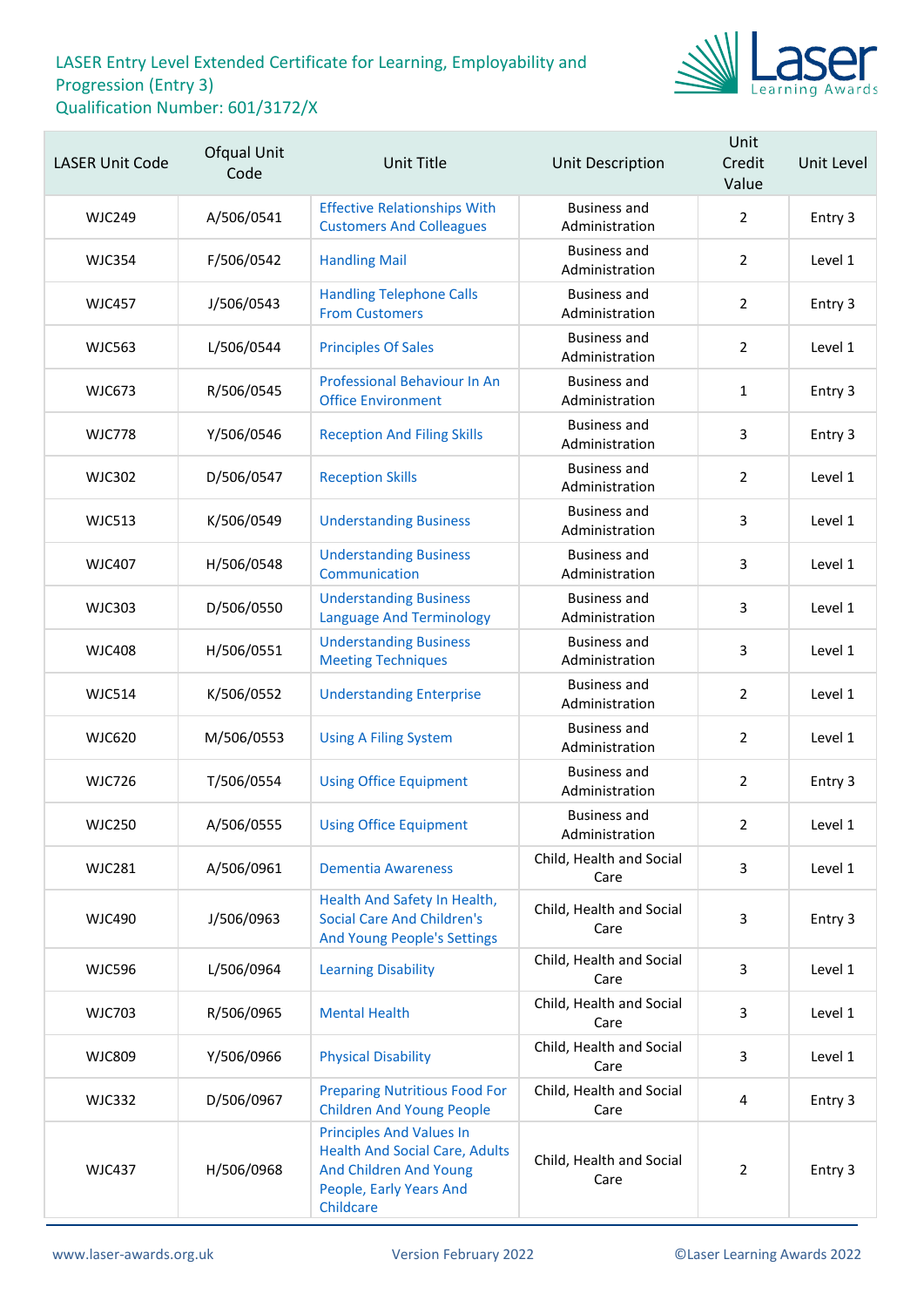

| <b>LASER Unit Code</b> | Ofqual Unit<br>Code | <b>Unit Title</b>                                                                                                                               | Unit Description                             | Unit<br>Credit<br>Value | Unit Level |
|------------------------|---------------------|-------------------------------------------------------------------------------------------------------------------------------------------------|----------------------------------------------|-------------------------|------------|
| <b>WJC542</b>          | K/506/0969          | <b>Protection And Safeguarding</b><br>In Health And Social Care<br><b>Adults And Children And</b><br>Young People, Early Years And<br>Childcare | Child, Health and Social<br>Care             | $\overline{2}$          | Entry 3    |
| <b>WJC333</b>          | D/506/0970          | <b>Skills In Caring For Young</b><br>Children                                                                                                   | Child, Health and Social<br>Care             | 3                       | Level 1    |
| <b>WJC438</b>          | H/506/0971          | The Adult Social Care Sector                                                                                                                    | Child, Health and Social<br>Care             | $\mathbf{1}$            | Level 1    |
| <b>WJC543</b>          | K/506/0972          | The Development Of<br>Intellectual, Language And<br><b>Communication Skills In</b><br>Children                                                  | Child, Health and Social<br>Care             | 3                       | Level 1    |
| <b>WJC757</b>          | T/506/0974          | <b>Understanding Child</b><br>Development                                                                                                       | Child, Health and Social<br>Care             | 3                       | Level 1    |
| <b>WJC282</b>          | A/506/0975          | <b>Understanding Growth And</b><br><b>Social And Emotional</b><br>Development In Children                                                       | Child, Health and Social<br>Care             | 3                       | Level 1    |
| <b>WJC385</b>          | F/506/0976          | <b>Understanding Human</b><br><b>Growth And Development</b>                                                                                     | Child, Health and Social<br>Care             | 3                       | Entry 3    |
| <b>WJC491</b>          | J/506/0977          | <b>Understanding Play</b>                                                                                                                       | Child, Health and Social<br>Care             | 3                       | Level 1    |
| <b>WJC597</b>          | L/506/0978          | <b>Using Craft Activities With</b><br><b>Children And Young People</b>                                                                          | Child, Health and Social<br>Care             | 3                       | Level 1    |
| <b>WJC704</b>          | R/506/0979          | <b>Working In Health And Social</b><br><b>Care And Children's And</b><br><b>Young People's Settings</b>                                         | Child, Health and Social<br>Care             | $\overline{2}$          | Entry 3    |
| <b>WJC622</b>          | M/506/0570          | <b>Assertiveness And Decision</b><br><b>Making Skills</b>                                                                                       | Choices, Goals and<br><b>Decision Making</b> | 3                       | Entry 3    |
| <b>WJC728</b>          | T/506/0571          | <b>Developing Personal</b><br><b>Development Skills</b>                                                                                         | Choices, Goals and<br><b>Decision Making</b> | 3                       | Level 1    |
| <b>WJC252</b>          | A/506/0572          | <b>Developing Personal</b><br><b>Development Skills</b>                                                                                         | Choices, Goals and<br><b>Decision Making</b> | 3                       | Level 2    |
| <b>WJC356</b>          | F/506/0573          | <b>Improving Assertiveness And</b><br><b>Decision Making</b>                                                                                    | Choices, Goals and<br><b>Decision Making</b> | 3                       | Level 1    |
| <b>WJC460</b>          | J/506/0574          | <b>Making Choices In Pursuit Of</b><br><b>Personal Goals</b>                                                                                    | Choices, Goals and<br><b>Decision Making</b> | 3                       | Entry 3    |
| <b>WJC566</b>          | L/506/0575          | <b>Making Choices In Pursuit Of</b><br><b>Personal Goals</b>                                                                                    | Choices, Goals and<br><b>Decision Making</b> | 3                       | Level 1    |
| <b>WJC676</b>          | R/506/0576          | <b>Personal Development</b>                                                                                                                     | Choices, Goals and<br><b>Decision Making</b> | $\mathbf{1}$            | Entry 3    |
| <b>WJC780</b>          | Y/506/0577          | <b>Personal Development</b>                                                                                                                     | Choices, Goals and<br><b>Decision Making</b> | 3                       | Level 1    |
| <b>WJC305</b>          | D/506/0578          | <b>Recognising Own Skills For</b><br><b>Personal Development</b>                                                                                | Choices, Goals and<br><b>Decision Making</b> | 3                       | Entry 3    |
| <b>WJC410</b>          | H/506/0579          | <b>Reviewing And Reflecting On</b><br><b>Own Progress</b>                                                                                       | Choices, Goals and<br><b>Decision Making</b> | 3                       | Entry 3    |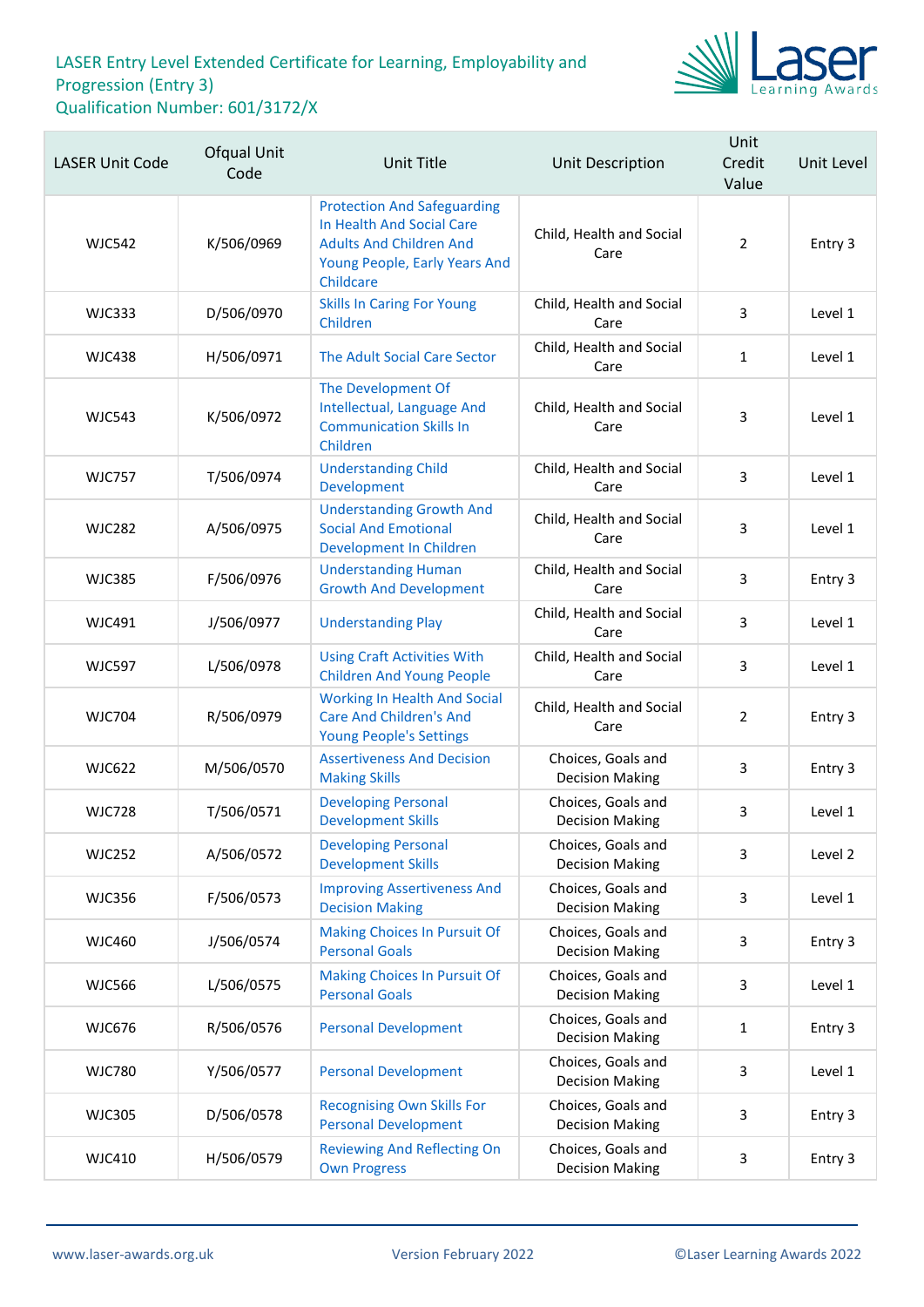

| <b>LASER Unit Code</b> | Ofqual Unit<br>Code | <b>Unit Title</b>                                                                      | Unit Description                             | Unit<br>Credit<br>Value | Unit Level |
|------------------------|---------------------|----------------------------------------------------------------------------------------|----------------------------------------------|-------------------------|------------|
| <b>WJC781</b>          | Y/506/0580          | <b>Setting Goals For Personal</b><br>Development                                       | Choices, Goals and<br><b>Decision Making</b> | 3                       | Entry 3    |
| <b>WJC306</b>          | D/506/0581          | <b>Setting Goals For Personal</b><br>Development                                       | Choices, Goals and<br><b>Decision Making</b> | 3                       | Level 1    |
| WJC411                 | H/506/0582          | <b>Setting Targets</b>                                                                 | Choices, Goals and<br><b>Decision Making</b> | 3                       | Entry 3    |
| <b>WJC516</b>          | K/506/0583          | <b>Understanding Risk And</b><br><b>Making Personal Decisions</b>                      | Choices, Goals and<br><b>Decision Making</b> | 3                       | Level 1    |
| <b>WJC350</b>          | F/506/0508          | <b>Brickwork</b>                                                                       | <b>Construction and Trades</b><br>Α          | $\overline{3}$          | Entry 3    |
| <b>WJC616</b>          | M/506/0505          | <b>Brickwork: Assisting</b><br><b>Workshop Practice</b>                                | <b>Construction and Trades</b><br>А          | 3                       | Entry 3    |
| <b>WJC722</b>          | T/506/0506          | <b>Brickwork: Building A Half</b><br><b>Brick Wall Three Courses High</b>              | <b>Construction and Trades</b><br>Α          | 3                       | Entry 3    |
| <b>WJC245</b>          | A/506/0507          | <b>Brickwork: Building A Three</b><br><b>Brick Square Hollow Pillar</b>                | <b>Construction and Trades</b><br>Α          | $\overline{3}$          | Entry 3    |
| <b>WJC454</b>          | J/506/0509          | <b>Building And Construction</b>                                                       | <b>Construction and Trades</b><br>А          | 3                       | Entry 3    |
| <b>WJC246</b>          | A/506/0510          | <b>Building Methods And</b><br><b>Construction Technology</b>                          | <b>Construction and Trades</b><br>А          | 3                       | Level 1    |
| <b>WJC351</b>          | F/506/0511          | <b>Carpentry And Joinery</b>                                                           | <b>Construction and Trades</b><br>Α          | $\overline{3}$          | Entry 3    |
| <b>WJC455</b>          | J/506/0512          | <b>Carpentry Hand Skills</b>                                                           | <b>Construction and Trades</b><br>А          | 3                       | Level 1    |
| <b>WJC560</b>          | L/506/0513          | <b>Carrying Out Woodwork</b><br><b>Operations</b>                                      | <b>Construction and Trades</b><br>Α          | 3                       | Entry 3    |
| <b>WJC775</b>          | Y/506/0515          | <b>Constructing A Cavity Wall</b><br><b>Using Bricklaying Skills</b>                   | <b>Construction and Trades</b><br>А          | 3                       | Level 1    |
| <b>WJC300</b>          | D/506/0516          | <b>Constructing A Half Brick Wall</b><br><b>Using Bricklaying Skills</b>               | <b>Construction and Trades</b><br>Α          | 3                       | Level 1    |
| <b>WJC404</b>          | H/506/0517          | <b>Constructing A One Brick</b><br><b>Wide Wall Using Bricklaying</b><br><b>Skills</b> | <b>Construction and Trades</b><br>Α          | 3                       | Level 1    |
| <b>WJC670</b>          | R/506/0514          | <b>Constructing A Timber</b><br>Product                                                | <b>Construction and Trades</b><br>A          | 3                       | Level 1    |
| <b>WJC510</b>          | K/506/0518          | <b>Health And Safety:</b><br>Construction                                              | <b>Construction and Trades</b><br>A          | 3                       | Entry 3    |
| <b>WJC617</b>          | M/506/0519          | <b>Use Of Tools And Equipment</b><br><b>For Bricklaying</b>                            | <b>Construction and Trades</b><br>Α          | 3                       | Level 1    |
| <b>WJC405</b>          | H/506/0520          | <b>Using And Maintaining</b><br><b>Woodworking Tools</b>                               | <b>Construction and Trades</b><br>A          | 3                       | Level 1    |
| <b>WJC511</b>          | K/506/0521          | <b>Woodworking Skills</b>                                                              | <b>Construction and Trades</b><br>A          | 3                       | Level 1    |
| <b>WJC720</b>          | T/506/0487          | <b>Assembling Units For Interiors</b>                                                  | <b>Construction and Trades</b><br>В          | $\mathbf{1}$            | Level 1    |
| <b>WJC509</b>          | K/506/0504          | <b>Basic Electrical Practices</b>                                                      | <b>Construction and Trades</b><br>В          | $\mathbf{3}$            | Level 1    |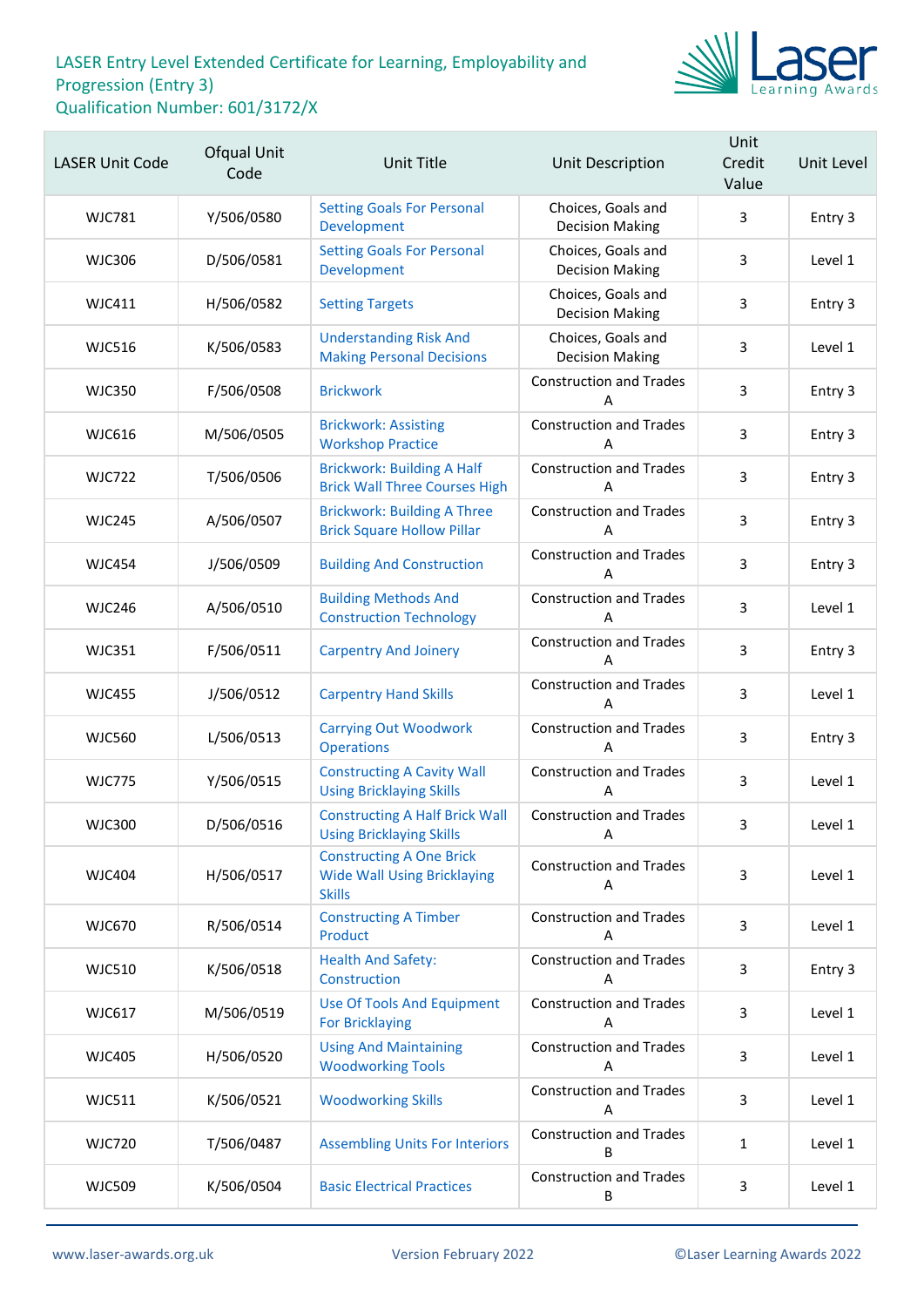

| <b>LASER Unit Code</b> | Ofqual Unit<br>Code | <b>Unit Title</b>                                                               | Unit Description                    | Unit<br>Credit<br>Value | Unit Level |
|------------------------|---------------------|---------------------------------------------------------------------------------|-------------------------------------|-------------------------|------------|
| <b>WJC243</b>          | A/506/0488          | <b>Fitting And Fixing Work</b><br><b>Surfaces</b>                               | <b>Construction and Trades</b><br>B | $\mathbf{1}$            | Level 1    |
| <b>WJC348</b>          | F/506/0489          | <b>Fitting Units For Interiors</b>                                              | <b>Construction and Trades</b><br>B | $\mathbf{1}$            | Level 1    |
| <b>WJC721</b>          | T/506/0490          | <b>Flooring Operations</b>                                                      | <b>Construction and Trades</b><br>B | $\boldsymbol{6}$        | Entry 3    |
| <b>WJC244</b>          | A/506/0491          | <b>Painting And Decorating Skills</b>                                           | <b>Construction and Trades</b><br>B | 3                       | Entry 3    |
| <b>WJC349</b>          | F/506/0492          | <b>Plastering Techniques</b>                                                    | <b>Construction and Trades</b><br>B | 3                       | Level 1    |
| <b>WJC453</b>          | J/506/0493          | <b>Plumbing In A Sink</b>                                                       | <b>Construction and Trades</b><br>B | 4                       | Level 1    |
| <b>WJC559</b>          | L/506/0494          | <b>Preparing Walls For</b><br><b>Decoration</b>                                 | <b>Construction and Trades</b><br>B | $\mathbf{1}$            | Level 1    |
| <b>WJC668</b>          | R/506/0495          | <b>Thinking About Next Steps In</b><br><b>Construction Trades</b>               | <b>Construction and Trades</b><br>B | $\mathbf{1}$            | Entry 3    |
| <b>WJC773</b>          | Y/506/0496          | <b>Using Decorative Paint Effects</b><br><b>For Interior Walls</b>              | <b>Construction and Trades</b><br>B | 3                       | Level 1    |
| <b>WJC298</b>          | D/506/0497          | <b>Using Floor And Wall Tiling</b><br><b>Techniques</b>                         | <b>Construction and Trades</b><br>B | 3                       | Level 1    |
| <b>WJC402</b>          | H/506/0498          | <b>Using Painting Skills For</b><br><b>Interior Walls</b>                       | <b>Construction and Trades</b><br>B | 3                       | Level 1    |
| <b>WJC669</b>          | R/506/0500          | <b>Using Plastering Skills -</b><br><b>Floating Coat To An Attached</b><br>Pier | <b>Construction and Trades</b><br>B | 3                       | Level 1    |
| <b>WJC774</b>          | Y/506/0501          | <b>Using Plastering Skills -</b><br><b>Plastering To A Window</b><br>Reveal     | <b>Construction and Trades</b><br>В | 3                       | Level 1    |
| <b>WJC299</b>          | D/506/0502          | Wallpapering                                                                    | <b>Construction and Trades</b><br>В | 3                       | Entry 3    |
| <b>WJC403</b>          | H/506/0503          | Wallpapering                                                                    | <b>Construction and Trades</b><br>B | 3                       | Level 1    |
| <b>WJC456</b>          | J/506/0526          | Art And Design Project                                                          | <b>Creative Arts</b>                | 4                       | Level 1    |
| <b>WJC618</b>          | M/506/0522          | Art And Design Project In 2 Or<br>3 Dimensions                                  | <b>Creative Arts</b>                | 3                       | Entry 3    |
| <b>WJC723</b>          | T/506/0523          | Art And Design: Using Colour                                                    | <b>Creative Arts</b>                | 3                       | Entry 3    |
| <b>WJC247</b>          | A/506/0524          | <b>Ceramics</b>                                                                 | <b>Creative Arts</b>                | 3                       | Level 1    |
| <b>WJC352</b>          | F/506/0525          | <b>Clothing Design</b>                                                          | <b>Creative Arts</b>                | 3                       | Entry 3    |
| WJC561                 | L/506/0527          | <b>Core Skills For Art And Craft</b>                                            | <b>Creative Arts</b>                | 3                       | Entry 3    |
| WJC671                 | R/506/0528          | <b>Craft Skills</b>                                                             | <b>Creative Arts</b>                | 3                       | Level 1    |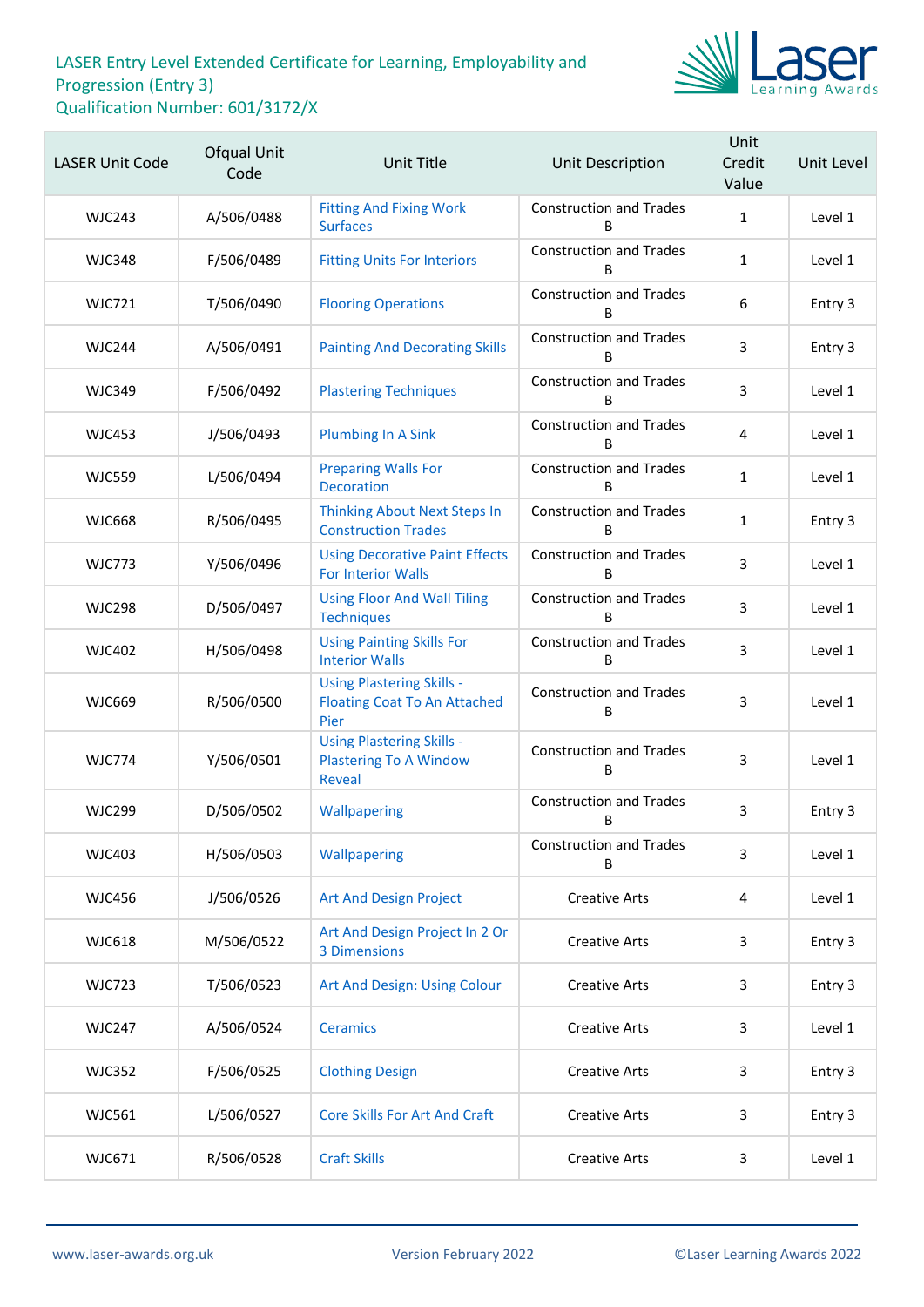

| <b>LASER Unit Code</b> | Ofqual Unit<br>Code | <b>Unit Title</b>                                                                                      | Unit Description          | Unit<br>Credit<br>Value | Unit Level |
|------------------------|---------------------|--------------------------------------------------------------------------------------------------------|---------------------------|-------------------------|------------|
| <b>WJC776</b>          | Y/506/0529          | <b>Developing Interior Design</b><br><b>Ideas</b>                                                      | <b>Creative Arts</b>      | 3                       | Level 1    |
| <b>WJC562</b>          | L/506/0530          | <b>Drawing And Painting</b>                                                                            | <b>Creative Arts</b>      | 3                       | Entry 3    |
| WJC672                 | R/506/0531          | <b>Garment Making</b>                                                                                  | <b>Creative Arts</b>      | 3                       | Entry 3    |
| <b>WJC777</b>          | Y/506/0532          | <b>Graphic Design</b>                                                                                  | <b>Creative Arts</b>      | 3                       | Level 1    |
| <b>WJC301</b>          | D/506/0533          | <b>Mixed Media In 2D</b>                                                                               | <b>Creative Arts</b>      | 3                       | Entry 3    |
| <b>WJC406</b>          | H/506/0534          | <b>Needle/Textile Crafts</b>                                                                           | <b>Creative Arts</b>      | 3                       | Entry 3    |
| <b>WJC512</b>          | K/506/0535          | Photography                                                                                            | <b>Creative Arts</b>      | 3                       | Level 1    |
| <b>WJC619</b>          | M/506/0536          | Sculpture                                                                                              | <b>Creative Arts</b>      | 3                       | Level 1    |
| <b>WJC724</b>          | T/506/0537          | <b>Soft Furnishing</b>                                                                                 | <b>Creative Arts</b>      | 3                       | Entry 3    |
| <b>WJC248</b>          | A/506/0538          | <b>Using Tools And Equipment</b><br><b>For Garment Making</b>                                          | <b>Creative Arts</b>      | 3                       | Level 1    |
| <b>WJC750</b>          | T/506/0859          | <b>Carrying Out A Systematic</b><br><b>Cycle Check</b>                                                 | Cycle and Car Care        | $\mathbf{1}$            | Level 1    |
| <b>WJC643</b>          | M/506/0861          | <b>Checking And Maintaining Car</b><br><b>Tyre Pressure And Tread</b>                                  | Cycle and Car Care        | $\mathbf{1}$            | Entry 3    |
| <b>WJC751</b>          | T/506/0862          | <b>Checking And Maintaining Car</b><br><b>Tyre Pressure And Tread</b>                                  | Cycle and Car Care        | 1                       | Level 1    |
| <b>WJC274</b>          | A/506/0863          | <b>Checking And Maintaining</b><br>Fluid Levels On A Car                                               | Cycle and Car Care        | 1                       | Entry 3    |
| <b>WJC377</b>          | F/506/0864          | <b>Cleaning And Preparing A</b><br><b>Cycle For Use</b>                                                | <b>Cycle and Car Care</b> | $\mathbf{1}$            | Entry 3    |
| <b>WJC481</b>          | J/506/0865          | <b>Lubricating And Tensioning A</b><br><b>Single Speed Cycle Chain</b>                                 | Cycle and Car Care        | 1                       | Entry 3    |
| <b>WJC589</b>          | L/506/0866          | <b>Removing And Replacing A</b><br><b>Cycle Rim Brake Assembly</b>                                     | Cycle and Car Care        | $\overline{2}$          | Level 1    |
| <b>WJC694</b>          | R/506/0867          | <b>Removing And Replacing</b><br><b>Cycle Saddles And Seatposts</b><br><b>And Adjusting Handlebars</b> | Cycle and Car Care        | $\mathbf{1}$            | Entry 3    |
| <b>WJC801</b>          | Y/506/0868          | <b>Removing And Replacing</b><br><b>Cycle Wheels, Tyres And Inner</b><br><b>Tubes</b>                  | Cycle and Car Care        | 1                       | Entry 3    |
| <b>WJC326</b>          | D/506/0869          | <b>Repairing A Cycle Puncture</b>                                                                      | Cycle and Car Care        | 1                       | Level 1    |
| <b>WJG572</b>          | D/617/3831          | <b>Routine Motorcycle</b><br><b>Maintenance Processes And</b><br><b>Procedures</b>                     | Cycle and Car Care        | 4                       | Level 1    |
| <b>WJC327</b>          | D/506/0872          | <b>Routine Vehicle Checks</b>                                                                          | Cycle and Car Care        | $\overline{2}$          | Entry 3    |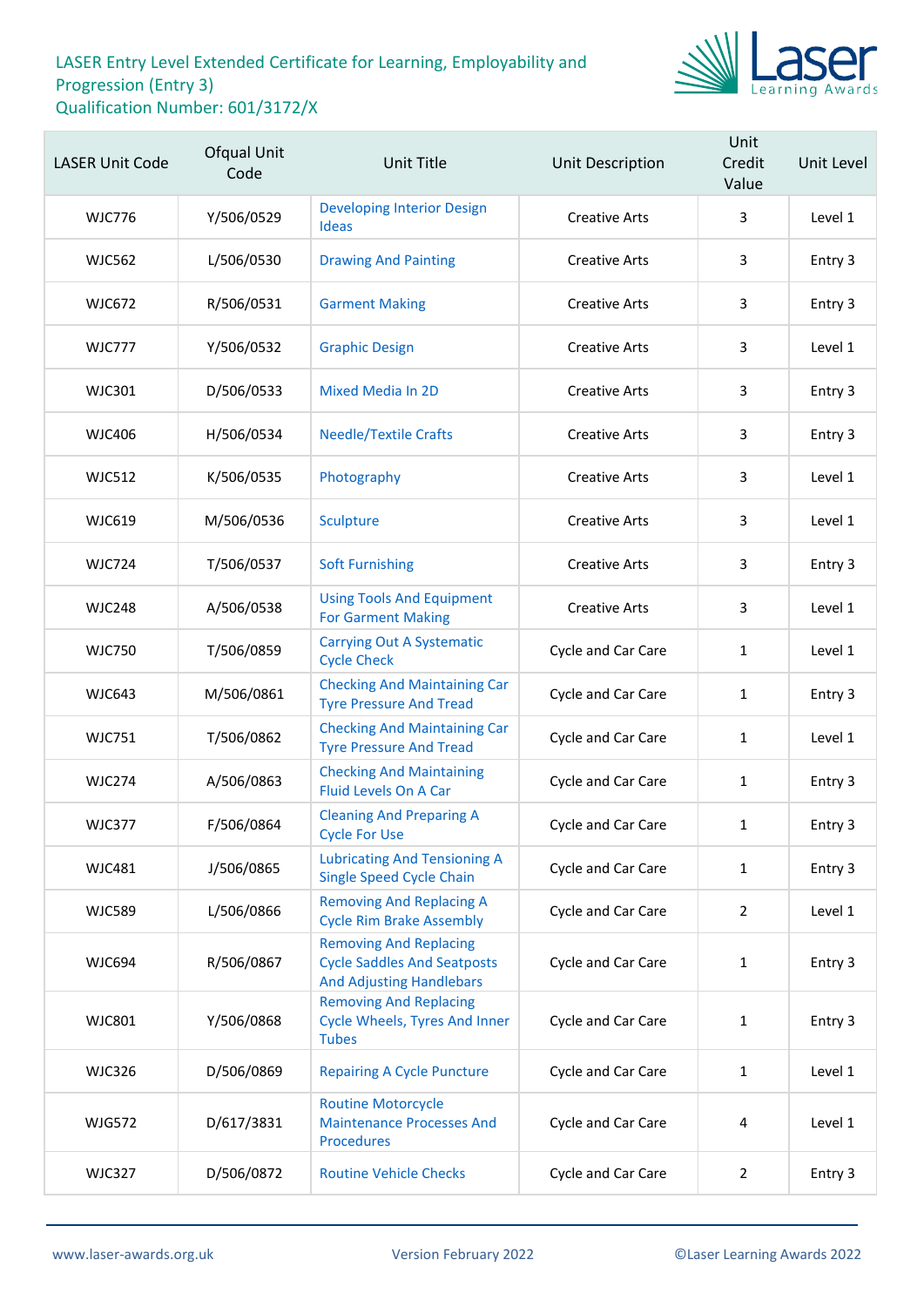

| <b>LASER Unit Code</b> | Ofqual Unit<br>Code | Unit Title                                                             | Unit Description            | Unit<br>Credit<br>Value | Unit Level |
|------------------------|---------------------|------------------------------------------------------------------------|-----------------------------|-------------------------|------------|
| <b>WJC431</b>          | H/506/0873          | <b>Routine Wheel And Tyre</b><br><b>Checks</b>                         | Cycle and Car Care          | $\overline{2}$          | Entry 3    |
| <b>WJC533</b>          | K/506/0874          | <b>Valeting A Car Interior</b>                                         | Cycle and Car Care          | 3                       | Entry 3    |
| <b>WJC275</b>          | A/506/0877          | <b>Valeting A Vehicle</b>                                              | Cycle and Car Care          | 4                       | Level 1    |
| <b>WJC482</b>          | J/506/0879          | <b>Vehicle Valeting</b>                                                | Cycle and Car Care          | 3                       | Entry 3    |
| <b>WJC378</b>          | F/506/0881          | <b>Washing, Waxing And</b><br><b>Polishing A Car Exterior</b>          | Cycle and Car Care          | 4                       | Entry 3    |
| <b>WJG563</b>          | A/617/3562          | <b>First Aid Requirements In The</b><br>Workplace                      | <b>Employability Skills</b> | 1                       | Level 1    |
| <b>WJC634</b>          | M/506/0746          | <b>Customer Service</b>                                                | <b>Employability Skills</b> | 3                       | Entry 3    |
| <b>WJC739</b>          | T/506/0747          | <b>Customer Service</b>                                                | <b>Employability Skills</b> | 3                       | Level 1    |
| <b>WJC263</b>          | A/506/0748          | <b>Developing Employability</b><br><b>Skills Through Group Work</b>    | <b>Employability Skills</b> | 3                       | Level 1    |
| <b>WJC369</b>          | F/506/0752          | <b>Enterprise Activity: Producing</b><br><b>Products Or Services</b>   | <b>Employability Skills</b> | 3                       | Entry 3    |
| WJC471                 | J/506/0753          | Health, Safety And First Aid At<br>Work                                | <b>Employability Skills</b> | 3                       | Level 1    |
| <b>WJC685</b>          | R/506/0755          | <b>Negotiation Skills</b>                                              | <b>Employability Skills</b> | 3                       | Level 1    |
| <b>WJC316</b>          | D/506/0757          | <b>Organisational Skills</b>                                           | <b>Employability Skills</b> | 3                       | Level 1    |
| <b>WJC423</b>          | H/506/0758          | <b>Skills For Employability</b>                                        | <b>Employability Skills</b> | 3                       | Entry 3    |
| <b>WJC317</b>          | D/506/0760          | <b>Time Management</b>                                                 | <b>Employability Skills</b> | 3                       | Level 1    |
| <b>WJC424</b>          | H/506/0761          | <b>Understanding Time</b><br><b>Management In The</b><br>Workplace     | <b>Employability Skills</b> | $\overline{2}$          | Level 1    |
| <b>WJC528</b>          | K/506/0762          | <b>Undertaking An Enterprise</b><br>Project                            | <b>Employability Skills</b> | 6                       | Entry 3    |
| <b>WJC741</b>          | T/506/0764          | <b>Undertaking An Enterprise</b><br>Project                            | <b>Employability Skills</b> | 3                       | Level 1    |
| <b>WJC265</b>          | A/506/0765          | <b>Undertaking An Enterprise</b><br>Project                            | <b>Employability Skills</b> | 3                       | Level 2    |
| <b>WJC797</b>          | Y/506/0823          | <b>Beauty Care</b>                                                     | Hair and Beauty             | 3                       | Entry 3    |
| <b>WJC271</b>          | A/506/0829          | <b>Creating And Maintaining</b><br><b>Retail Displays In The Salon</b> | Hair and Beauty             | 2                       | Level 1    |
| <b>WJC748</b>          | T/506/0831          | <b>Facial Cleansing, Toning And</b><br><b>Massage</b>                  | Hair and Beauty             | 3                       | Entry 3    |
| <b>WJC272</b>          | A/506/0832          | <b>Hair Plaiting</b>                                                   | Hair and Beauty             | 3                       | Entry 3    |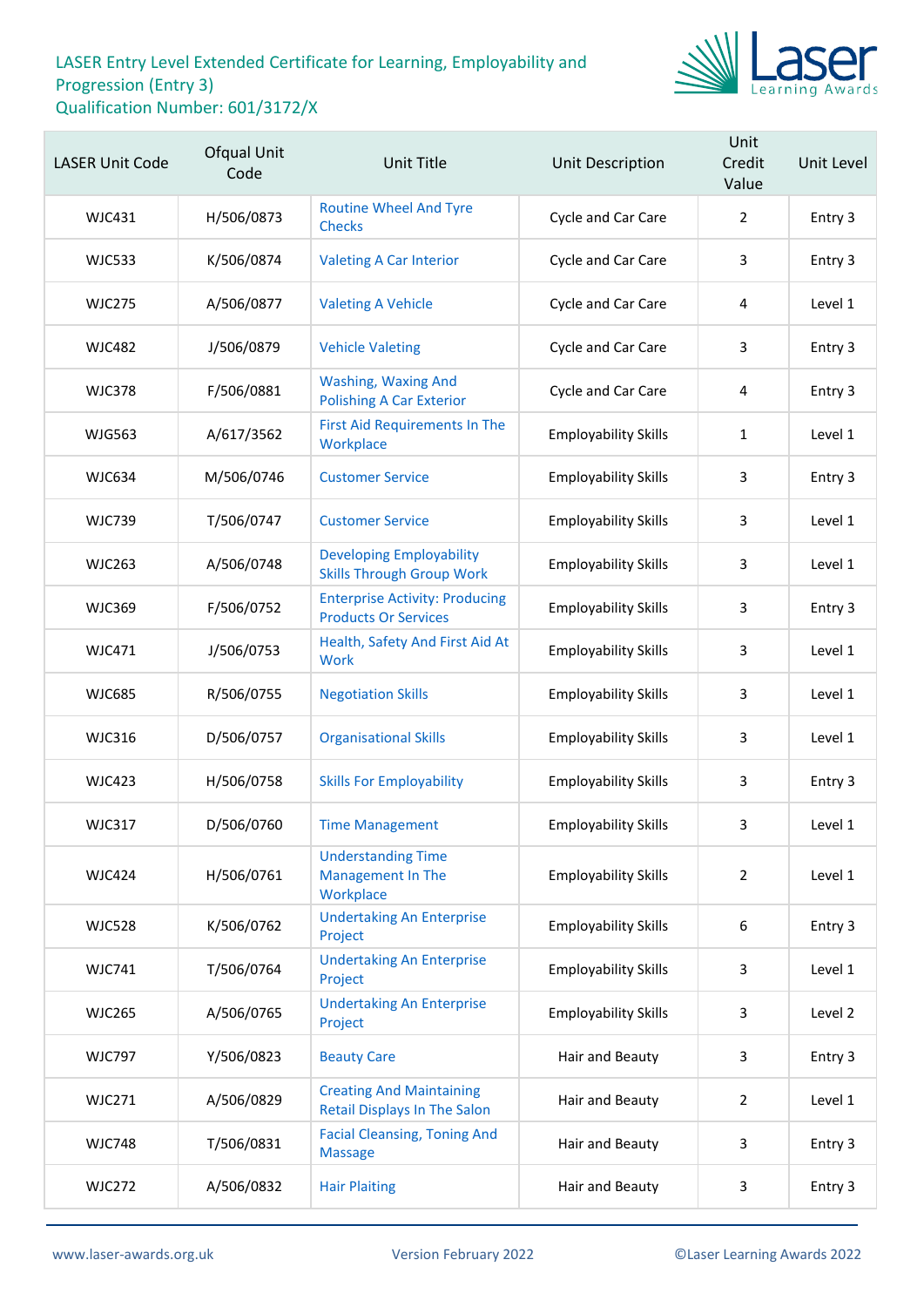

| <b>LASER Unit Code</b> | Ofqual Unit<br>Code | <b>Unit Title</b>                                   | Unit Description                      | Unit<br>Credit<br>Value | Unit Level |
|------------------------|---------------------|-----------------------------------------------------|---------------------------------------|-------------------------|------------|
| <b>WJC374</b>          | F/506/0833          | <b>Hairdressing: Assisting A</b><br><b>Stylist</b>  | Hair and Beauty                       | 3                       | Entry 3    |
| <b>WJC478</b>          | J/506/0834          | Hairdressing: Health And<br><b>Safety</b>           | Hair and Beauty                       | 3                       | Entry 3    |
| <b>WJC586</b>          | L/506/0835          | <b>Hairdressing: Working</b><br>Relationships       | Hair and Beauty                       | 3                       | Entry 3    |
| <b>WJC798</b>          | Y/506/0837          | <b>Hand Care</b>                                    | Hair and Beauty                       | 3                       | Entry 3    |
| <b>WJC799</b>          | Y/506/0840          | <b>Nail Art Application</b>                         | Hair and Beauty                       | 3                       | Level 1    |
| <b>WJC430</b>          | H/506/0842          | <b>Plaiting And Twisting Hair</b>                   | Hair and Beauty                       | 3                       | Level 1    |
| <b>WJC532</b>          | K/506/0843          | <b>Providing Basic Manicure</b><br><b>Treatment</b> | Hair and Beauty                       | 3                       | Level 1    |
| <b>WJC273</b>          | A/506/0846          | <b>Providing Basic Pedicure</b><br><b>Treatment</b> | Hair and Beauty                       | 3                       | Level 1    |
| <b>WJC479</b>          | J/506/0848          | <b>Shampoo And Conditioning</b>                     | Hair and Beauty                       | 3                       | Entry 3    |
| <b>WJC587</b>          | L/506/0849          | <b>Skin Care</b>                                    | Hair and Beauty                       | 3                       | Entry 3    |
| <b>WJC480</b>          | J/506/0851          | <b>Styling Men's Hair</b>                           | Hair and Beauty                       | 3                       | Level 1    |
| <b>WJC800</b>          | Y/506/0854          | <b>Styling Women's Hair</b>                         | Hair and Beauty                       | 3                       | Level 1    |
| <b>WJC325</b>          | D/506/0855          | The Hair And Beauty Sector                          | Hair and Beauty                       | $\overline{2}$          | Entry 3    |
| <b>WJC623</b>          | M/506/0584          | <b>Alcohol And Drug Misuse</b><br><b>Awareness</b>  | Healthy Living and<br>Substance Abuse | 3                       | Entry 3    |
| <b>WJC729</b>          | T/506/0585          | <b>Alcohol Awareness For The</b><br>Individual      | Healthy Living and<br>Substance Abuse | 3                       | Level 1    |
| <b>WJC253</b>          | A/506/0586          | <b>Alcohol Awareness For The</b><br>Individual      | Healthy Living and<br>Substance Abuse | 3                       | Level 2    |
| <b>WJC357</b>          | F/506/0587          | <b>Drug Awareness</b>                               | Healthy Living and<br>Substance Abuse | 3                       | Level 1    |
| WJC461                 | J/506/0588          | <b>Drug Awareness</b>                               | Healthy Living and<br>Substance Abuse | 3                       | Level 2    |
| <b>WJC567</b>          | L/506/0589          | <b>Healthy Eating For Children</b>                  | Healthy Living and<br>Substance Abuse | 3                       | Level 1    |
| <b>WJC358</b>          | F/506/0590          | <b>Healthy Living</b>                               | Healthy Living and<br>Substance Abuse | 3                       | Entry 3    |
| <b>WJC568</b>          | L/506/0592          | <b>Healthy Living</b>                               | Healthy Living and<br>Substance Abuse | 3                       | Level 1    |
| <b>WJC307</b>          | D/506/0595          | <b>Healthy Living</b>                               | Healthy Living and<br>Substance Abuse | 3                       | Level 2    |
| <b>WJC412</b>          | H/506/0596          | <b>Stress Management</b>                            | Healthy Living and<br>Substance Abuse | 3                       | Entry 3    |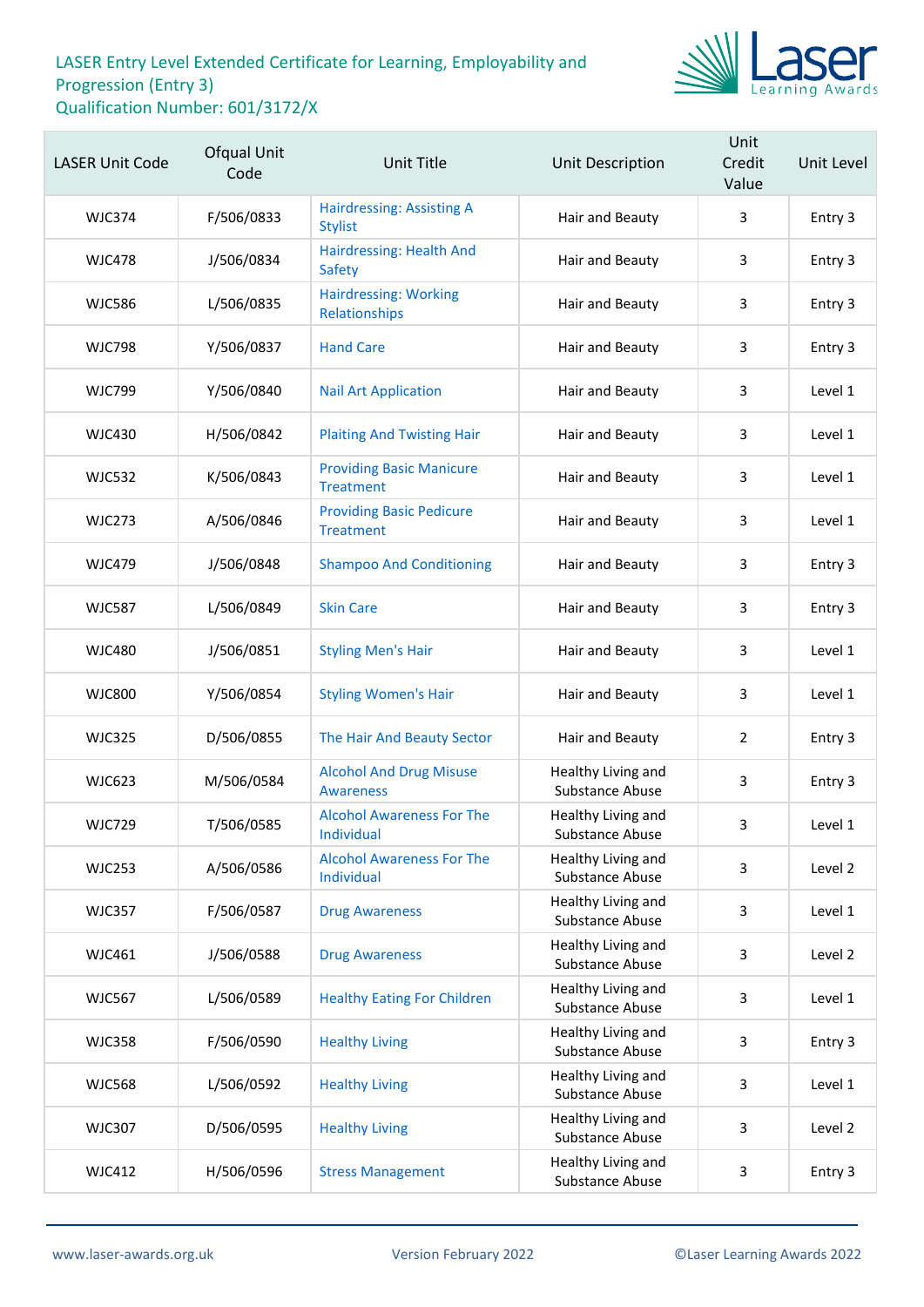

| <b>LASER Unit Code</b> | Ofqual Unit<br>Code | <b>Unit Title</b>                                                                               | Unit Description                      | Unit<br>Credit<br>Value | Unit Level |
|------------------------|---------------------|-------------------------------------------------------------------------------------------------|---------------------------------------|-------------------------|------------|
| <b>WJC624</b>          | M/506/0598          | <b>Substance Misuse Awareness</b>                                                               | Healthy Living and<br>Substance Abuse | 3                       | Entry 3    |
| <b>WJC730</b>          | T/506/0599          | <b>Understanding How To</b><br><b>Maintain Personal Health And</b><br>Wellbeing                 | Healthy Living and<br>Substance Abuse | 3                       | Level 1    |
| <b>WJC413</b>          | H/506/0601          | <b>Understanding Stress And</b><br><b>Stress Management</b><br><b>Techniques</b>                | Healthy Living and<br>Substance Abuse | 3                       | Level 1    |
| <b>WJC782</b>          | Y/506/0613          | <b>Understanding The</b><br><b>Importance Of A Balanced</b><br><b>Diet And Regular Exercise</b> | Healthy Living and<br>Substance Abuse | $\mathbf{1}$            | Level 1    |
| <b>WJC495</b>          | J/506/1014          | <b>Colour Theory For Floristry</b>                                                              | Horticulture and Floristry            | $\overline{2}$          | Level 1    |
| WJC601                 | L/506/1015          | <b>Cultivating Compost And Soils</b>                                                            | Horticulture and Floristry            | 3                       | Level 1    |
| <b>WJC708</b>          | R/506/1016          | <b>Cultivating Herbs</b>                                                                        | Horticulture and Floristry            | 3                       | Level 1    |
| <b>WJC813</b>          | Y/506/1017          | <b>Cultivating Plant Cuttings</b>                                                               | Horticulture and Floristry            | 3                       | Entry 3    |
| <b>WJC546</b>          | K/506/1023          | <b>Designing And Constructing</b><br><b>Floral Arrangements</b>                                 | Horticulture and Floristry            | 3                       | Level 1    |
| <b>WJC337</b>          | D/506/1018          | <b>Floristry Skills</b>                                                                         | Horticulture and Floristry            | 4                       | Entry 3    |
| <b>WJC442</b>          | H/506/1019          | <b>Garden Horticulture And</b><br>Maintenance                                                   | Horticulture and Floristry            | 6                       | Entry 3    |
| <b>WJC814</b>          | Y/506/1020          | <b>Interaction Between Honey</b><br><b>Bees And Flowering Plants</b>                            | Horticulture and Floristry            | 1                       | Level 1    |
| <b>WJC338</b>          | D/506/1021          | Landscaping                                                                                     | Horticulture and Floristry            | 4                       | Level 1    |
| <b>WJC443</b>          | H/506/1022          | <b>Planting In A Container</b>                                                                  | Horticulture and Floristry            | 3                       | Entry 3    |
| <b>WJC656</b>          | M/506/1024          | <b>Propagation Of Plants</b>                                                                    | Horticulture and Floristry            | 3                       | Entry 3    |
| <b>WJC388</b>          | F/506/1027          | <b>Sowing And Growing Garden</b><br><b>Plants</b>                                               | Horticulture and Floristry            | 6                       | Entry 3    |
| <b>WJC389</b>          | F/506/1030          | <b>Understanding Organic</b><br>Horticulture                                                    | Horticulture and Floristry            | 3                       | Level 1    |
| WJC603                 | L/506/1032          | <b>Understanding Plant Pruning</b>                                                              | Horticulture and Floristry            | $\mathbf{1}$            | Level 1    |
| <b>WJC815</b>          | Y/506/1034          | <b>Understanding Sowing And</b><br><b>Growing Techniques</b>                                    | Horticulture and Floristry            | 3                       | Level 1    |
| <b>WJC547</b>          | K/506/1037          | <b>Understanding Techniques</b><br><b>Used In Floristry</b>                                     | Horticulture and Floristry            | 3                       | Level 1    |
| <b>WJC657</b>          | M/506/1038          | <b>Using And Maintaining</b><br><b>Garden Tools</b>                                             | Horticulture and Floristry            | 3                       | Entry 3    |
| <b>WJC689</b>          | R/506/0805          | <b>Basic Cooking</b>                                                                            | <b>Hospitality and Catering</b>       | $\overline{2}$          | Entry 3    |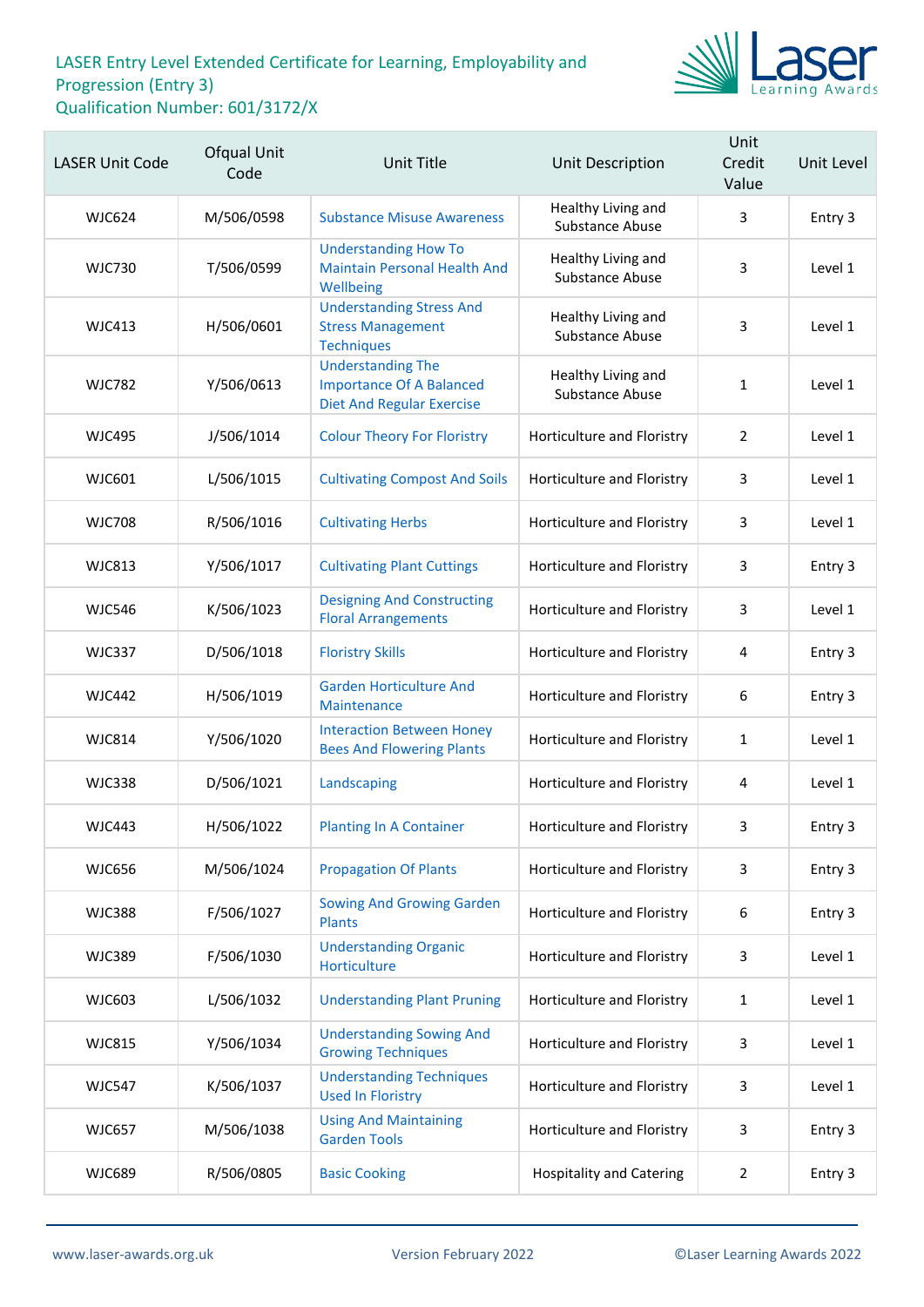

| <b>LASER Unit Code</b> | Ofqual Unit<br>Code | Unit Title                                                    | <b>Unit Description</b>                       | Unit<br>Credit<br>Value | Unit Level |
|------------------------|---------------------|---------------------------------------------------------------|-----------------------------------------------|-------------------------|------------|
| <b>WJC320</b>          | D/506/0807          | <b>Basic Food Preparation</b>                                 | <b>Hospitality and Catering</b>               | $\overline{2}$          | Entry 3    |
| <b>WJC796</b>          | Y/506/0806          | <b>Basic Food Preparation And</b><br>Cooking                  | <b>Hospitality and Catering</b>               | 3                       | Level 1    |
| <b>WJC426</b>          | H/506/0808          | <b>Bookings, Orders And</b><br><b>Payments</b>                | <b>Hospitality and Catering</b>               | 2                       | Level 1    |
| <b>WJC529</b>          | K/506/0809          | <b>Customer Service In The</b><br><b>Hospitality Industry</b> | <b>Hospitality and Catering</b>               | $\mathbf{1}$            | Entry 3    |
| <b>WJC321</b>          | D/506/0810          | <b>Customer Service In The</b><br><b>Hospitality Industry</b> | <b>Hospitality and Catering</b>               | 3                       | Level 1    |
| <b>WJC427</b>          | H/506/0811          | <b>Event Planning</b>                                         | <b>Hospitality and Catering</b>               | 3                       | Level 1    |
| <b>WJC530</b>          | K/506/0812          | <b>Food Hygiene And Safety</b>                                | <b>Hospitality and Catering</b>               | $\overline{2}$          | Entry 3    |
| <b>WJC639</b>          | M/506/0813          | <b>Food Service</b>                                           | <b>Hospitality and Catering</b>               | 3                       | Level 1    |
| <b>WJC746</b>          | T/506/0814          | <b>Guest Services In The</b><br><b>Hospitality Industry</b>   | <b>Hospitality and Catering</b>               | 1                       | Entry 3    |
| <b>WJC270</b>          | A/506/0815          | <b>Introduction To The</b><br><b>Hospitality Industry</b>     | <b>Hospitality and Catering</b>               | 1                       | Entry 3    |
| <b>WJC373</b>          | F/506/0816          | <b>Making And Storing Baked</b><br><b>Products</b>            | <b>Hospitality and Catering</b>               | 3                       | Entry 3    |
| <b>WJC476</b>          | J/506/0817          | <b>Preparing And Cooking Fish,</b><br><b>Meat And Poultry</b> | <b>Hospitality and Catering</b>               | 3                       | Entry 3    |
| <b>WJC584</b>          | L/506/0818          | <b>Preparing And Cooking Fruit</b><br><b>And Vegetables</b>   | <b>Hospitality and Catering</b>               | 3                       | Entry 3    |
| <b>WJC690</b>          | R/506/0819          | <b>Preparing And Serving Drinks</b>                           | <b>Hospitality and Catering</b>               | 3                       | Level 1    |
| <b>WJC477</b>          | J/506/0820          | <b>Serving Food And Drink</b>                                 | <b>Hospitality and Catering</b>               | $\overline{2}$          | Entry 3    |
| <b>WJC585</b>          | L/506/0821          | <b>Using Kitchen Equipment</b>                                | <b>Hospitality and Catering</b>               | $\mathbf{1}$            | Level 1    |
| <b>WJC355</b>          | F/506/0556          | Active Citizenship In The Local<br>Community                  | Independence,<br>Community and<br>Citizenship | $\mathbf{1}$            | Level 1    |
| <b>WJC458</b>          | J/506/0557          | <b>Aspects Of Citizenship</b>                                 | Independence,<br>Community and<br>Citizenship | 3                       | Level 1    |
| <b>WJC564</b>          | L/506/0558          | <b>Assertive Living</b>                                       | Independence,<br>Community and<br>Citizenship | 3                       | Level 1    |
| <b>WJC674</b>          | R/506/0559          | Develop Independent Skills<br>For Living In The Community     | Independence,<br>Community and<br>Citizenship | 3                       | Level 1    |
| <b>WJC459</b>          | J/506/0560          | <b>Developing Skills For</b><br><b>Independent Life</b>       | Independence,<br>Community and<br>Citizenship | 3                       | Level 1    |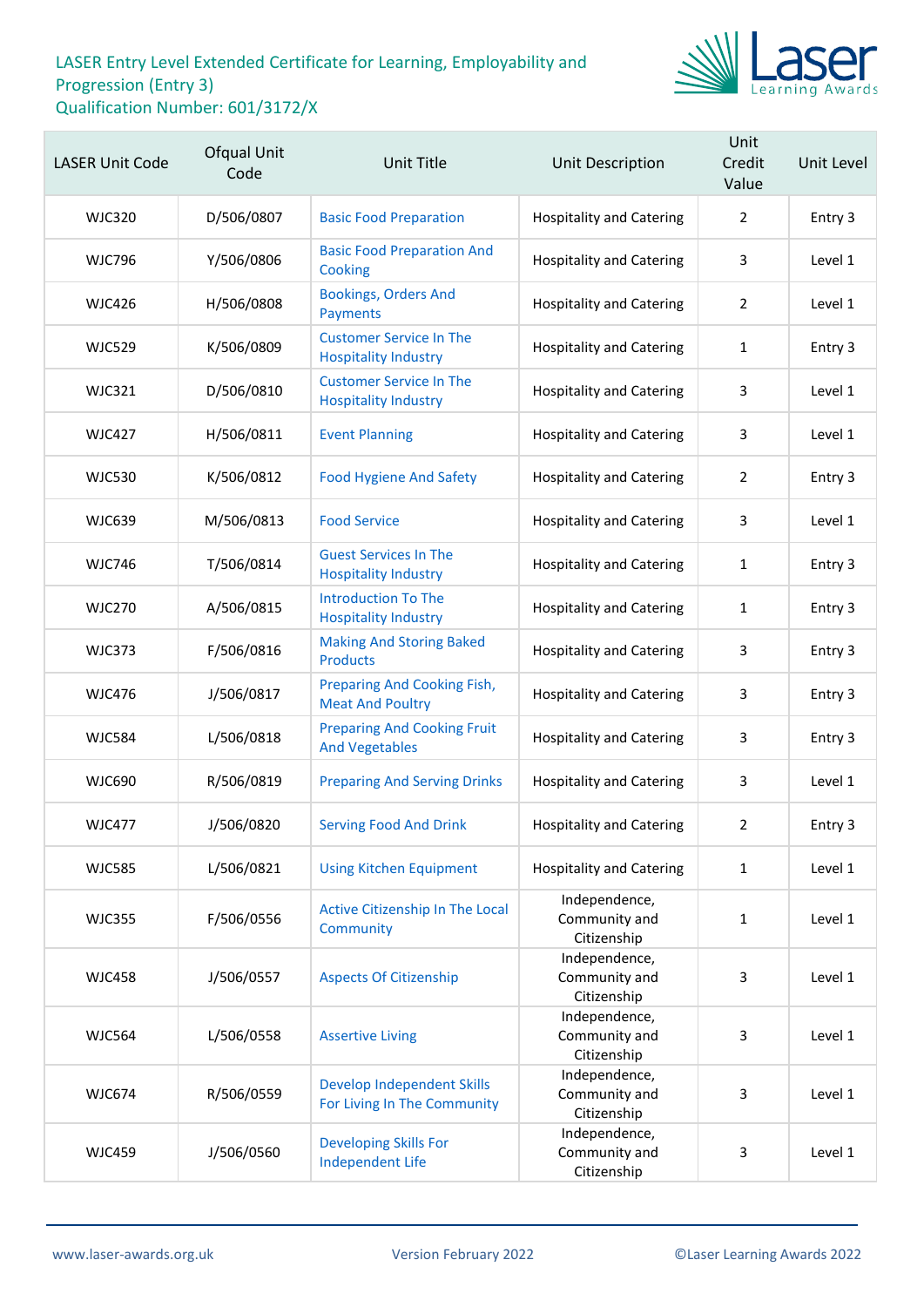

| <b>LASER Unit Code</b> | Ofqual Unit<br>Code | <b>Unit Title</b>                                                          | <b>Unit Description</b>                       | Unit<br>Credit<br>Value | Unit Level |
|------------------------|---------------------|----------------------------------------------------------------------------|-----------------------------------------------|-------------------------|------------|
| <b>WJC565</b>          | L/506/0561          | <b>General Skills For</b><br><b>Independent Living</b>                     | Independence,<br>Community and<br>Citizenship | $\overline{4}$          | Entry 3    |
| <b>WJC675</b>          | R/506/0562          | <b>Individual Rights And</b><br>Responsibilities                           | Independence,<br>Community and<br>Citizenship | $\mathbf{1}$            | Entry 3    |
| <b>WJC779</b>          | Y/506/0563          | <b>Living In The Community</b>                                             | Independence,<br>Community and<br>Citizenship | 3                       | Entry 3    |
| <b>WJC304</b>          | D/506/0564          | <b>Self Advocacy</b>                                                       | Independence,<br>Community and<br>Citizenship | 3                       | Entry 3    |
| <b>WJC409</b>          | H/506/0565          | <b>The Local Community</b>                                                 | Independence,<br>Community and<br>Citizenship | $\mathbf{1}$            | Entry 3    |
| <b>WJC515</b>          | K/506/0566          | The Rights And<br><b>Responsibilities Of Citizenship</b>                   | Independence,<br>Community and<br>Citizenship | 3                       | Entry 3    |
| <b>WJC621</b>          | M/506/0567          | <b>Understanding Rights And</b><br><b>Responsibilities Of Citizenship</b>  | Independence,<br>Community and<br>Citizenship | 3                       | Level 1    |
| <b>WJC727</b>          | T/506/0568          | <b>Understanding The Role Of</b><br>Young People As Peer<br><b>Mentors</b> | Independence,<br>Community and<br>Citizenship | 3                       | Level 1    |
| <b>WJC251</b>          | A/506/0569          | <b>Using Social And Leisure</b><br><b>Facilities</b>                       | Independence,<br>Community and<br>Citizenship | 3                       | Entry 3    |
| <b>WJC786</b>          | Y/506/0661          | <b>Developing Own</b><br><b>Interpersonal Skills</b>                       | Interpersonal Skills and<br>Teamwork          | 3                       | Level 1    |
| <b>WJC311</b>          | D/506/0662          | <b>Developing Own</b><br><b>Interpersonal Skills</b>                       | Interpersonal Skills and<br>Teamwork          | 3                       | Level 2    |
| <b>WJC418</b>          | H/506/0663          | <b>Group And Teamwork</b><br><b>Communication Skills</b>                   | Interpersonal Skills and<br>Teamwork          | 3                       | Entry 3    |
| <b>WJC519</b>          | K/506/0664          | <b>Group And Teamwork</b><br><b>Communication Skills</b>                   | Interpersonal Skills and<br>Teamwork          | 3                       | Level 1    |
| <b>WJC735</b>          | T/506/0666          | <b>Group And Teamwork</b><br><b>Communication Skills</b>                   | Interpersonal Skills and<br>Teamwork          | 3                       | Level 2    |
| <b>WJG568</b>          | M/617/3915          | <b>Lip Reading Skills</b>                                                  | Interpersonal Skills and<br>Teamwork          | 3                       | Entry 3    |
| <b>WJG567</b>          | A/617/3917          | <b>Lip Reading Skills</b>                                                  | Interpersonal Skills and<br>Teamwork          | 6                       | Level 1    |
| <b>WJC466</b>          | J/506/0669          | <b>Speaking And Listening Skills</b>                                       | Interpersonal Skills and<br>Teamwork          | 3                       | Level 1    |
| <b>WJC257</b>          | A/506/0670          | <b>Speaking And Listening Skills</b>                                       | Interpersonal Skills and<br>Teamwork          | 3                       | Level 2    |
| <b>WJC363</b>          | F/506/0671          | <b>Speaking To Communicate</b>                                             | Interpersonal Skills and<br>Teamwork          | $\mathbf{1}$            | Entry 3    |
| <b>WJC467</b>          | J/506/0672          | <b>Using Listening And</b><br><b>Responding Skills</b>                     | Interpersonal Skills and<br>Teamwork          | $\mathbf{1}$            | Entry 3    |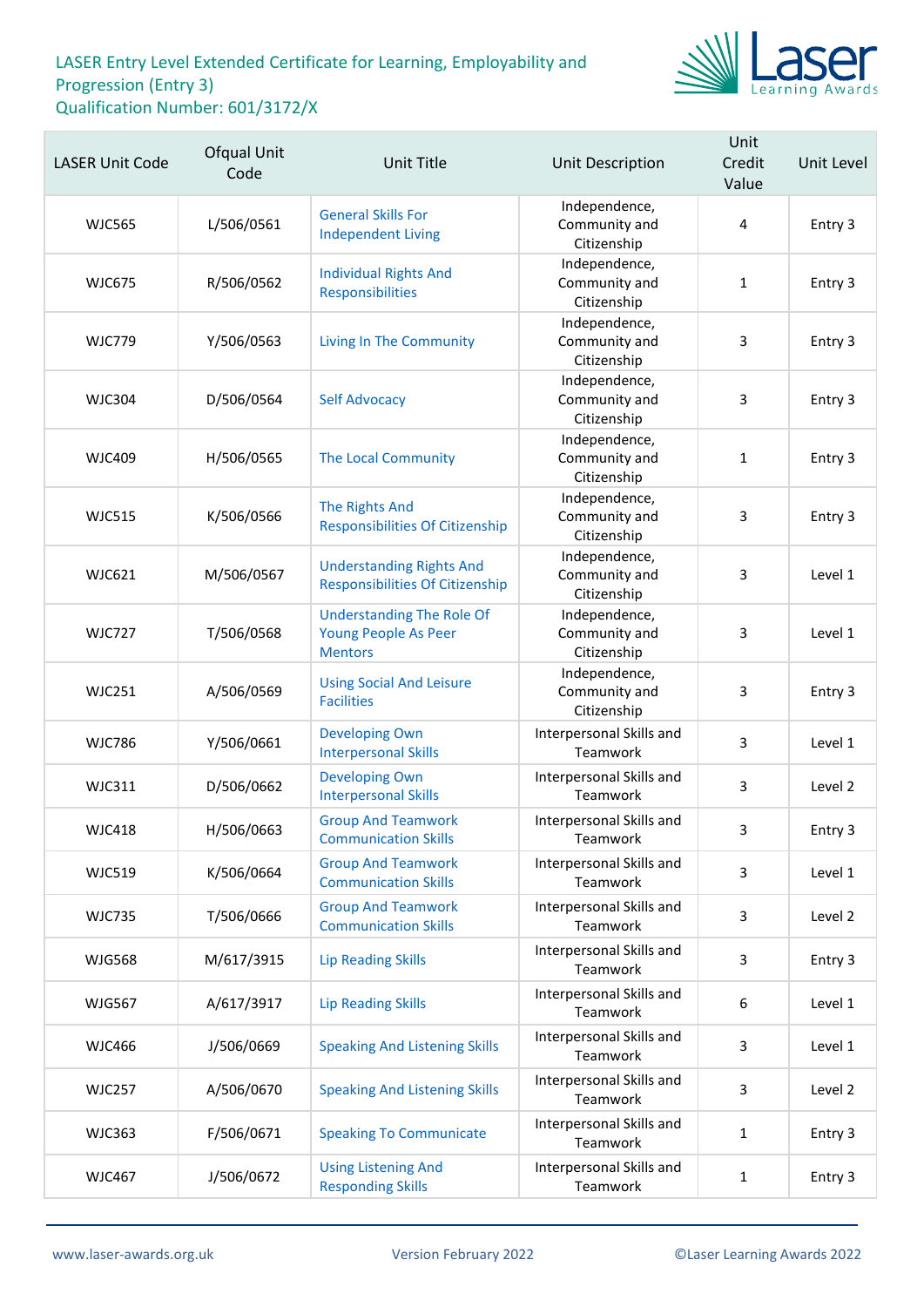

| <b>LASER Unit Code</b> | Ofqual Unit<br>Code | <b>Unit Title</b>                                          | <b>Unit Description</b>              | Unit<br>Credit<br>Value | Unit Level |
|------------------------|---------------------|------------------------------------------------------------|--------------------------------------|-------------------------|------------|
| <b>WJC787</b>          | Y/506/0675          | <b>Using Teamwork Skills</b>                               | Interpersonal Skills and<br>Teamwork | 3                       | Entry 3    |
| <b>WJC312</b>          | D/506/0676          | <b>Using Teamwork Skills</b>                               | Interpersonal Skills and<br>Teamwork | 3                       | Level 1    |
| <b>WJC419</b>          | H/506/0677          | <b>Using Teamwork Skills</b>                               | Interpersonal Skills and<br>Teamwork | 3                       | Level 2    |
| <b>WJG555</b>          | A/617/3903          | <b>Creating And Editing</b><br><b>Electronic Documents</b> | <b>IT for Users</b>                  | 3                       | Entry 3    |
| <b>WJG556</b>          | K/617/3797          | <b>Creating And Publishing Web</b><br><b>Pages</b>         | <b>IT for Users</b>                  | 3                       | Level 1    |
| <b>WJC292</b>          | D/506/0337          | <b>Cyber-Bullying Awareness</b>                            | <b>IT for Users</b>                  | $\overline{2}$          | Level 1    |
| <b>WJC395</b>          | H/506/0338          | Digital Audio, Video And<br>Photography                    | <b>IT for Users</b>                  | $\mathbf{1}$            | Entry 3    |
| <b>WJG558</b>          | M/617/3798          | <b>Digital Literacy</b>                                    | <b>IT for Users</b>                  | 3                       | Entry 3    |
| <b>WJG559</b>          | A/617/3965          | <b>Digital Music</b>                                       | <b>IT for Users</b>                  | $\overline{2}$          | Entry 3    |
| <b>WJG560</b>          | K/617/3802          | <b>Digital Photography</b>                                 | <b>IT for Users</b>                  | 3                       | Entry 3    |
| <b>WJG562</b>          | M/617/3820          | <b>Exploring Social Media</b>                              | <b>IT for Users</b>                  | $\overline{2}$          | Entry 3    |
| <b>WJG564</b>          | M/617/3803          | <b>IT Communication</b><br><b>Fundamentals</b>             | <b>IT for Users</b>                  | $\overline{2}$          | Level 1    |
| <b>WJG565</b>          | T/617/3821          | <b>IT Maintenance For Users</b>                            | <b>IT for Users</b>                  | $\overline{2}$          | Level 1    |
| <b>WJC238</b>          | A/506/0345          | <b>IT Security For Users</b>                               | <b>IT for Users</b>                  | $\mathbf{1}$            | Level 1    |
| <b>WJC343</b>          | F/506/0346          | <b>IT Software Fundamentals</b>                            | <b>IT for Users</b>                  | 3                       | Level 1    |
| <b>WJG566</b>          | A/617/3822          | <b>IT Troubleshooting For Users</b>                        | <b>IT for Users</b>                  | $\overline{2}$          | Level 1    |
| <b>WJC552</b>          | L/506/0348          | <b>IT User Fundamentals</b>                                | <b>IT for Users</b>                  | $\overline{2}$          | Entry 3    |
| <b>WJC662</b>          | R/506/0349          | <b>IT User Fundamentals</b>                                | <b>IT for Users</b>                  | 3                       | Level 1    |
| <b>WJG569</b>          | F/617/3823          | <b>Personal Digital Photograph</b><br>Processing           | <b>IT for Users</b>                  | $\mathbf{1}$            | Entry 3    |
| <b>WJC553</b>          | L/506/0351          | <b>Principles Of Internet Safety</b>                       | <b>IT for Users</b>                  | $\overline{2}$          | Level 1    |
| <b>WJC663</b>          | R/506/0352          | <b>Producing Charts Using ICT</b>                          | <b>IT for Users</b>                  | 3                       | Entry 3    |
| <b>WJC768</b>          | Y/506/0353          | <b>Selecting Information Using</b><br>The Internet         | <b>IT for Users</b>                  | $\mathbf{1}$            | Entry 3    |
| <b>WJC294</b>          | D/506/0354          | <b>Social Networking</b>                                   | <b>IT for Users</b>                  | $\overline{2}$          | Level 1    |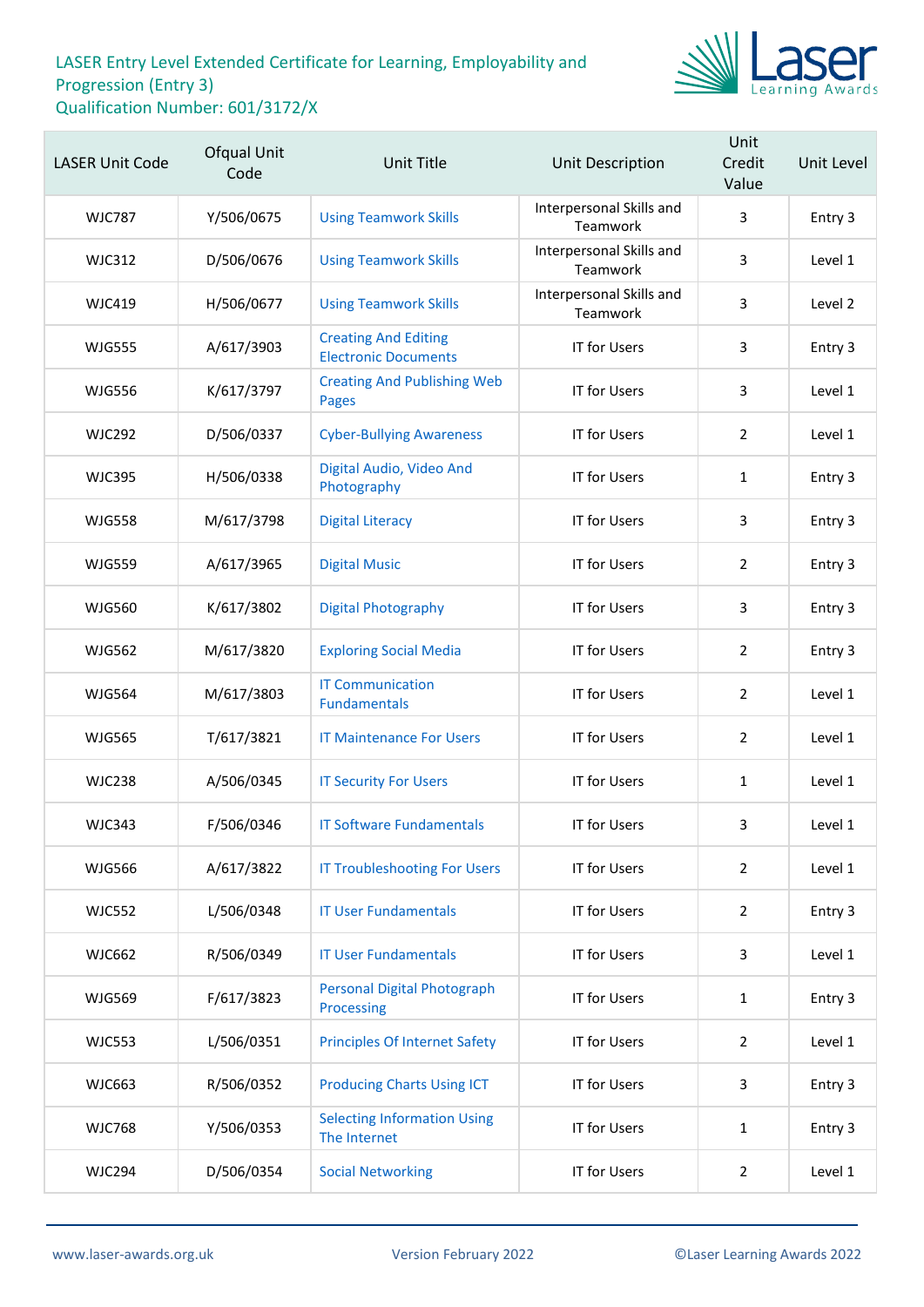

| <b>LASER Unit Code</b> | Ofqual Unit<br>Code | Unit Title                                                   | Unit Description    | Unit<br>Credit<br>Value | Unit Level |
|------------------------|---------------------|--------------------------------------------------------------|---------------------|-------------------------|------------|
| <b>WJC397</b>          | H/506/0355          | The Internet And World Wide<br>Web                           | <b>IT for Users</b> | $\mathbf{1}$            | Entry 3    |
| <b>WJC505</b>          | K/506/0356          | <b>Understanding Computer</b><br><b>Basics</b>               | <b>IT for Users</b> | $\mathbf{1}$            | Entry 3    |
| <b>WJC610</b>          | M/506/0357          | <b>Understanding Computer</b><br><b>Security And Privacy</b> | IT for Users        | $\mathbf{1}$            | Entry 3    |
| <b>WJC716</b>          | T/506/0358          | <b>Understanding Digital</b><br><b>Technology</b>            | <b>IT for Users</b> | $\overline{2}$          | Entry 3    |
| <b>WJC239</b>          | A/506/0359          | <b>Using Audio And Video</b><br>Software                     | <b>IT for Users</b> | $\overline{2}$          | Entry 3    |
| WJC611                 | M/506/0360          | <b>Using Database Software</b>                               | IT for Users        | $\overline{2}$          | Entry 3    |
| <b>WJC717</b>          | T/506/0361          | <b>Using Design And Imaging</b><br>Software                  | <b>IT for Users</b> | $\overline{2}$          | Entry 3    |
| <b>WJC240</b>          | A/506/0362          | <b>Using Desktop Publishing</b><br>Software                  | <b>IT for Users</b> | $\overline{2}$          | Entry 3    |
| <b>WJC344</b>          | F/506/0363          | <b>Using Desktop Publishing</b><br>Software                  | IT for Users        | 3                       | Level 1    |
| <b>WJC449</b>          | J/506/0364          | <b>Using Digital Media</b>                                   | <b>IT for Users</b> | $\overline{2}$          | Entry 3    |
| <b>WJC664</b>          | R/506/0366          | <b>Using Email</b>                                           | <b>IT for Users</b> | $\mathbf{1}$            | Entry 3    |
| <b>WJC769</b>          | Y/506/0367          | <b>Using Email</b>                                           | IT for Users        | $\overline{2}$          | Level 1    |
| <b>WJG575</b>          | M/617/3834          | <b>Using Email And Text</b><br><b>Messaging</b>              | <b>IT for Users</b> | $\mathbf{1}$            | Entry 3    |
| <b>WJC295</b>          | D/506/0368          | <b>Using Graphics Software</b>                               | IT for Users        | $\mathbf{1}$            | Entry 3    |
| <b>WJC398</b>          | H/506/0369          | <b>Using ICT To Find Information</b>                         | <b>IT for Users</b> | 3                       | Entry 3    |
| <b>WJC770</b>          | Y/506/0370          | <b>Using Imaging Software</b>                                | IT for Users        | 3                       | Level 1    |
| <b>WJC296</b>          | D/506/0371          | <b>Using Mobile IT Devices</b>                               | IT for Users        | $\mathbf{1}$            | Entry 3    |
| <b>WJC399</b>          | H/506/0372          | <b>Using Mobile IT Devices</b>                               | IT for Users        | $\overline{2}$          | Level 1    |
| <b>WJC506</b>          | K/506/0373          | <b>Using Presentation Software</b>                           | <b>IT for Users</b> | $\overline{2}$          | Entry 3    |
| <b>WJC612</b>          | M/506/0374          | <b>Using Presentation Software</b>                           | IT for Users        | 3                       | Level 1    |
| <b>WJC718</b>          | T/506/0375          | <b>Using Project Management</b><br>Software                  | IT for Users        | 3                       | Level 1    |
| <b>WJC241</b>          | A/506/0376          | <b>Using Specialist Or Bespoke</b><br>Software               | IT for Users        | $\overline{2}$          | Entry 3    |
| <b>WJC345</b>          | F/506/0377          | <b>Using Spreadsheet Software</b>                            | <b>IT for Users</b> | $\overline{2}$          | Entry 3    |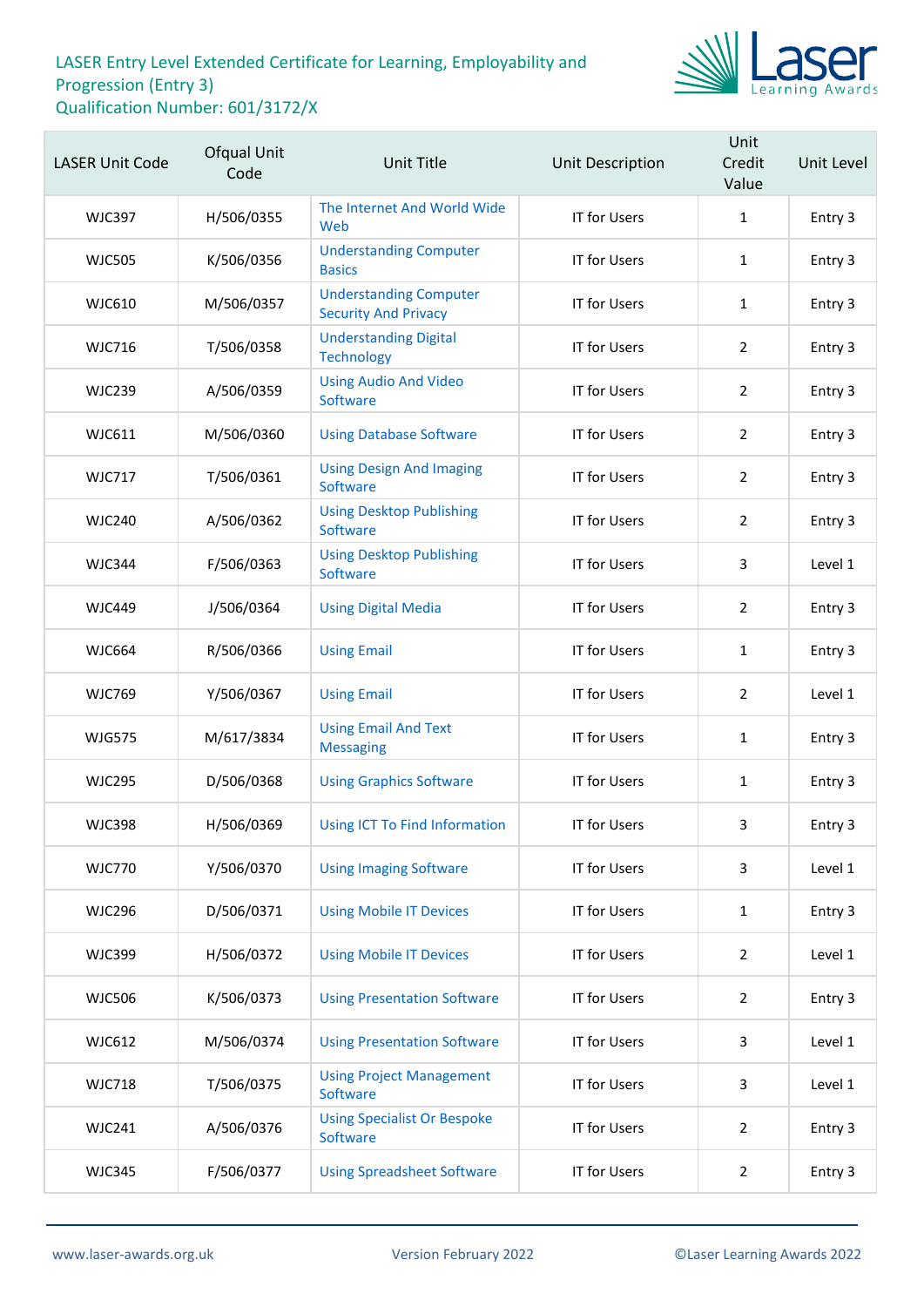

| <b>LASER Unit Code</b> | Ofqual Unit<br>Code | <b>Unit Title</b>                                                                        | Unit Description      | Unit<br>Credit<br>Value | Unit Level |
|------------------------|---------------------|------------------------------------------------------------------------------------------|-----------------------|-------------------------|------------|
| <b>WJC450</b>          | J/506/0378          | <b>Using Spreadsheet Software</b>                                                        | <b>IT for Users</b>   | 3                       | Level 1    |
| <b>WJC555</b>          | L/506/0379          | <b>Using The Internet</b>                                                                | <b>IT for Users</b>   | $\mathbf{1}$            | Entry 3    |
| <b>WJC346</b>          | F/506/0380          | <b>Using The Internet For</b><br>Shopping                                                | <b>IT for Users</b>   | $\mathbf{1}$            | Entry 3    |
| WJC451                 | J/506/0381          | <b>Using Video Software</b>                                                              | <b>IT for Users</b>   | $\overline{2}$          | Entry 3    |
| <b>WJC556</b>          | L/506/0382          | <b>Using Word Processing</b><br>Software                                                 | <b>IT for Users</b>   | $\overline{2}$          | Entry 3    |
| <b>WJC665</b>          | R/506/0383          | <b>Using Word Processing</b><br>Software                                                 | <b>IT for Users</b>   | 3                       | Level 1    |
| <b>WJC613</b>          | M/506/0469          | <b>Web-Based Information</b><br><b>Technology</b>                                        | IT for Users          | 3                       | Entry 3    |
| <b>WJC811</b>          | Y/506/0997          | <b>Assisting With The</b><br><b>Maintenance Of Equipment</b>                             | Land-Based Industries | 3                       | Level 1    |
| <b>WJC335</b>          | D/506/0998          | <b>Fish And The Aquatic</b><br>Environment                                               | Land-Based Industries | 5                       | Level 1    |
| WJC440                 | H/506/0999          | <b>Getting To Know Woodlands</b>                                                         | Land-Based Industries | 3                       | Entry 3    |
| <b>WJC600</b>          | L/506/1001          | <b>Grooming And Washing</b><br><b>Horses</b>                                             | Land-Based Industries | 3                       | Level 1    |
| <b>WJC494</b>          | J/506/1000          | <b>Planting And Staking A Tree</b>                                                       | Land-Based Industries | $\overline{2}$          | Level 1    |
| <b>WJC707</b>          | R/506/1002          | <b>Principles Of Basic</b><br><b>Preparation And Operation Of</b><br><b>A Tractor</b>    | Land-Based Industries | 3                       | Level 1    |
| <b>WJC812</b>          | Y/506/1003          | <b>Principles Of Caring For</b><br><b>Horses</b>                                         | Land-Based Industries | 4                       | Level 1    |
| <b>WJC336</b>          | D/506/1004          | <b>Principles Of Harvesting Crops</b>                                                    | Land-Based Industries | 3                       | Level 1    |
| <b>WJC441</b>          | H/506/1005          | <b>Principles Of Maintaining</b><br><b>Grass Surfaces</b>                                | Land-Based Industries | $\overline{2}$          | Level 1    |
| <b>WJC545</b>          | K/506/1006          | <b>Principles Of Preparing And</b><br><b>Maintaining Livestock</b><br>Accommodation      | Land-Based Industries | 3                       | Level 1    |
| <b>WJC654</b>          | M/506/1007          | <b>Principles Of Preparing For</b><br><b>And Monitoring Livestock</b><br><b>Outdoors</b> | Land-Based Industries | 3                       | Level 1    |
| <b>WJC760</b>          | T/506/1008          | <b>Pruning Trees And Shrubs</b>                                                          | Land-Based Industries | 3                       | Level 1    |
| <b>WJC285</b>          | A/506/1009          | <b>Recognising Trees And Plants</b><br>And Their Importance To<br>Wildlife               | Land-Based Industries | $\overline{2}$          | Entry 3    |
| <b>WJC655</b>          | M/506/1010          | Sowing Grass Seed By Hand                                                                | Land-Based Industries | $\mathbf{1}$            | Level 1    |
| <b>WJC761</b>          | T/506/1011          | The Fish Farm                                                                            | Land-Based Industries | $\mathbf{3}$            | Level 1    |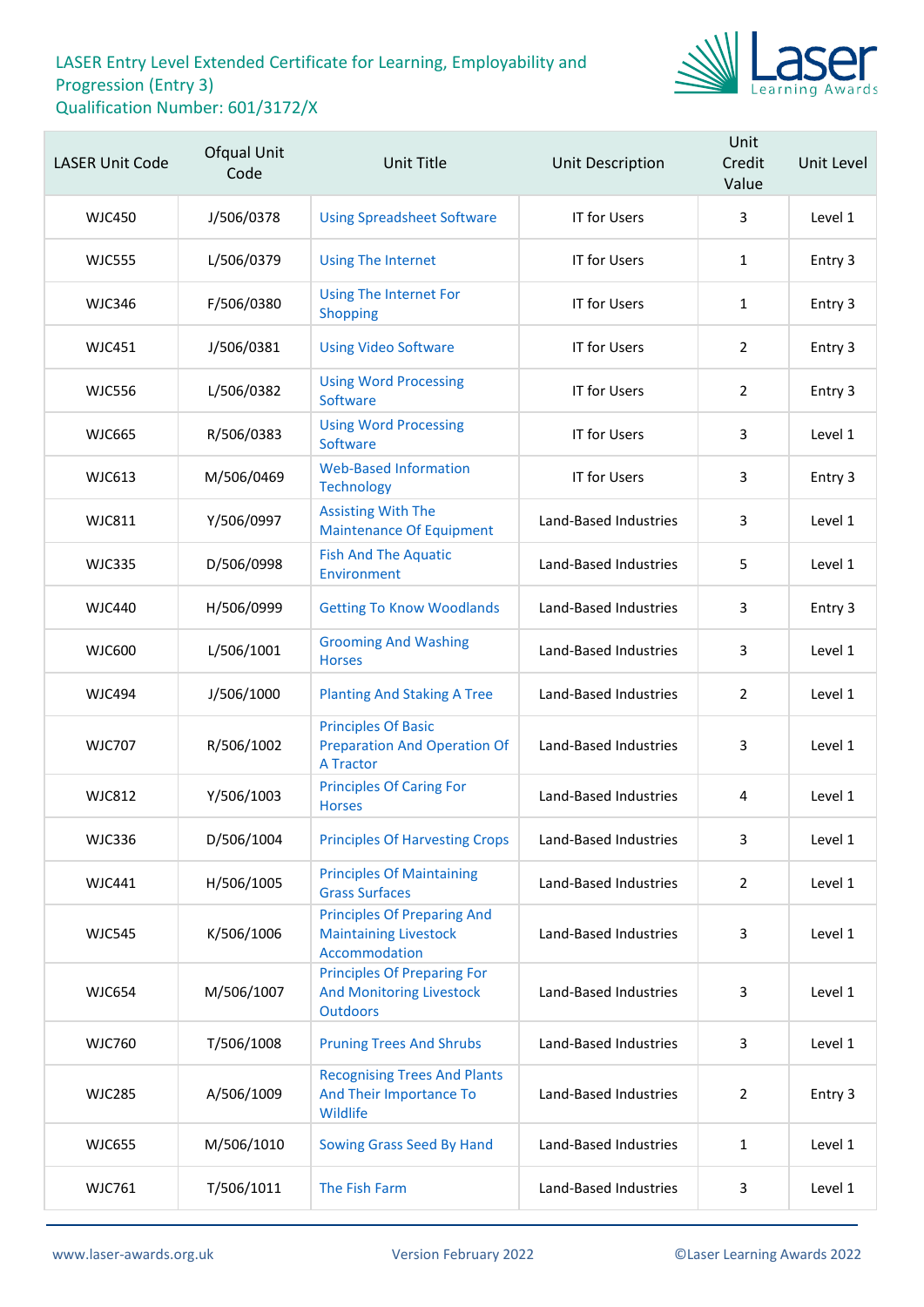

| <b>LASER Unit Code</b> | Ofqual Unit<br>Code | <b>Unit Title</b>                                                         | Unit Description           | Unit<br>Credit<br>Value | Unit Level |
|------------------------|---------------------|---------------------------------------------------------------------------|----------------------------|-------------------------|------------|
| <b>WJC286</b>          | A/506/1012          | <b>Understanding Ecology And</b><br>Conservation                          | Land-Based Industries      | 3                       | Level 1    |
| <b>WJC387</b>          | F/506/1013          | <b>Understanding Soils And Crop</b><br><b>Plants</b>                      | Land-Based Industries      | 3                       | Level 1    |
| <b>WJC313</b>          | D/506/0693          | Data Handling: Extracting And<br><b>Interpreting Data</b>                 | Learning Activities        | $\mathbf{1}$            | Entry 3    |
| <b>WJC420</b>          | H/506/0694          | Data Handling: Recording And<br><b>Representing Data</b>                  | <b>Learning Activities</b> | $\mathbf{1}$            | Entry 3    |
| <b>WJC521</b>          | K/506/0695          | <b>Discover Local History</b>                                             | Learning Activities        | 3                       | Entry 3    |
| <b>WJC736</b>          | T/506/0697          | <b>Family Learning</b>                                                    | Learning Activities        | 3                       | Level 1    |
| <b>WJC258</b>          | A/506/0698          | <b>Making And Using Story Sacks</b><br><b>For Family Learning</b>         | Learning Activities        | $\overline{2}$          | Entry 3    |
| <b>WJC364</b>          | F/506/0699          | <b>Making And Using Story Sacks</b><br><b>For Family Learning</b>         | Learning Activities        | 3                       | Level 1    |
| <b>WJC522</b>          | K/506/0700          | <b>Oral Presentation Skills</b>                                           | Learning Activities        | 3                       | Level 1    |
| <b>WJC631</b>          | M/506/0701          | <b>Research Project</b>                                                   | Learning Activities        | 3                       | Level 1    |
| <b>WJC259</b>          | A/506/0703          | <b>Taking Part In An Activity</b>                                         | Learning Activities        | $\mathbf{1}$            | Entry 3    |
| <b>WJC365</b>          | F/506/0704          | <b>Taking Part In An Activity</b>                                         | Learning Activities        | $\mathbf{1}$            | Level 1    |
| <b>WJC468</b>          | J/506/0705          | <b>Taking Part In An Activity</b>                                         | <b>Learning Activities</b> | 1                       | Level 2    |
| <b>WJC574</b>          | L/506/0706          | <b>Understanding Further</b><br><b>Education</b>                          | Learning Activities        | $\overline{2}$          | Level 1    |
| <b>WJC680</b>          | R/506/0707          | <b>Understanding Higher</b><br>Education                                  | Learning Activities        | 2                       | Level 1    |
| <b>WJC788</b>          | Y/506/0708          | <b>Work, Review And Plan</b>                                              | <b>Learning Activities</b> | 3                       | Level 1    |
| <b>WJC534</b>          | K/506/0888          | <b>Contribute To The Creation Of</b><br><b>A Group Drama Presentation</b> | Literacy                   | 5                       | Entry 3    |
| WJC644                 | M/506/0889          | <b>Developing Creative Writing</b><br><b>Skills</b>                       | Literacy                   | 3                       | Level 1    |
| <b>WJC432</b>          | H/506/0890          | <b>Developing Reading Skills</b>                                          | Literacy                   | $\overline{2}$          | Entry 3    |
| <b>WJG561</b>          | A/617/3819          | <b>Exploring Poetry</b>                                                   | Literacy                   | $\overline{2}$          | Entry 3    |
| <b>WJC645</b>          | M/506/0892          | <b>Grammar And Punctuation</b><br><b>For Reading</b>                      | Literacy                   | $\mathbf{1}$            | Entry 3    |
| <b>WJC752</b>          | T/506/0893          | <b>Grammar And Punctuation In</b><br><b>Practical Use</b>                 | Literacy                   | $\mathbf{1}$            | Entry 3    |
| <b>WJC276</b>          | A/506/0894          | <b>Grammar Skills</b>                                                     | Literacy                   | $\mathbf{1}$            | Entry 3    |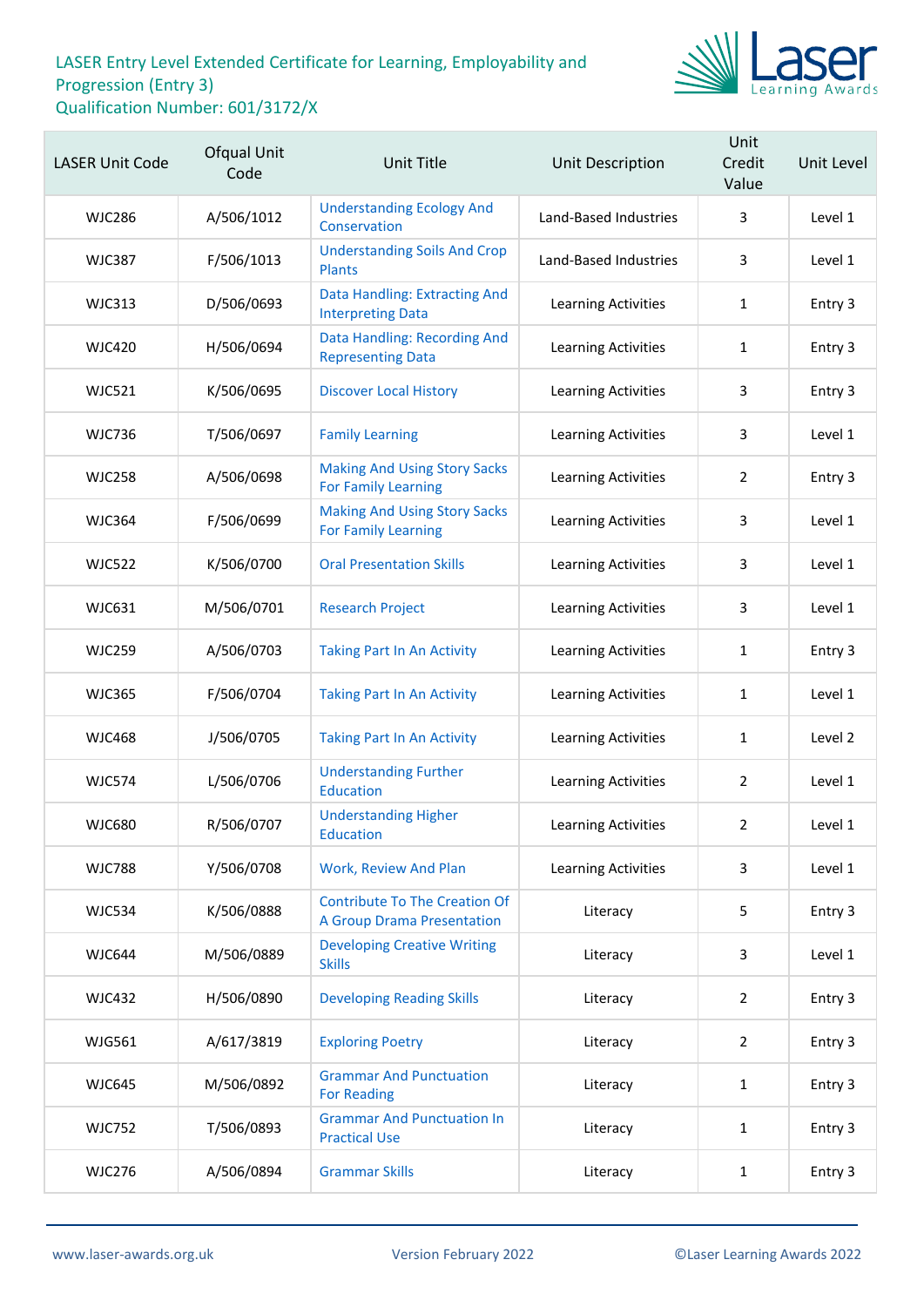

| <b>LASER Unit Code</b> | <b>Ofqual Unit</b><br>Code | <b>Unit Title</b>                                                   | <b>Unit Description</b>        | Unit<br>Credit<br>Value | Unit Level |
|------------------------|----------------------------|---------------------------------------------------------------------|--------------------------------|-------------------------|------------|
| <b>WJC379</b>          | F/506/0895                 | <b>Improving Own Spelling</b>                                       | Literacy                       | $\mathbf{1}$            | Entry 3    |
| <b>WJC484</b>          | J/506/0896                 | <b>Punctuation And Grammar</b><br><b>Skills</b>                     | Literacy                       | $\overline{2}$          | Level 1    |
| <b>WJC590</b>          | L/506/0897                 | <b>Reading Comprehension</b>                                        | Literacy                       | $\mathbf{1}$            | Entry 3    |
| <b>WJC696</b>          | R/506/0898                 | <b>Reading Fiction Texts</b>                                        | Literacy                       | $\mathbf{1}$            | Level 1    |
| <b>WJC802</b>          | Y/506/0899                 | <b>Reading For Meaning</b>                                          | Literacy                       | 3                       | Level 1    |
| <b>WJC380</b>          | F/506/0900                 | <b>Reading Grammar And</b><br>Punctuation                           | Literacy                       | $\mathbf{1}$            | Entry 3    |
| <b>WJC485</b>          | J/506/0901                 | <b>Reading Key Personal Words</b>                                   | Literacy                       | $\mathbf{1}$            | Entry 3    |
| <b>WJC591</b>          | L/506/0902                 | <b>Reading Non-Fiction Texts</b>                                    | Literacy                       | $\overline{2}$          | Level 1    |
| <b>WJC697</b>          | R/506/0903                 | <b>Spelling And Handwriting</b><br><b>Skills</b>                    | Literacy                       | $\mathbf{1}$            | Entry 3    |
| <b>WJC803</b>          | Y/506/0904                 | <b>Spelling In Practice</b>                                         | Literacy                       | $\mathbf{1}$            | Entry 3    |
| <b>WJC328</b>          | D/506/0905                 | <b>Spelling Rules And Strategies</b><br><b>In Practical Use</b>     | Literacy                       | 3                       | Level 1    |
| <b>WJC433</b>          | H/506/0906                 | <b>Spelling Skills</b>                                              | Literacy                       | 3                       | Level 1    |
| <b>WJC536</b>          | K/506/0907                 | <b>Using Grammar, Punctuation</b><br><b>And Spelling In Writing</b> | Literacy                       | $\overline{2}$          | Entry 3    |
| <b>WJC646</b>          | M/506/0908                 | <b>Using Grammar, Punctuation</b><br><b>And Spelling In Writing</b> | Literacy                       | $\overline{2}$          | Level 1    |
| <b>WJC753</b>          | T/506/0909                 | <b>Using Punctuation</b>                                            | Literacy                       | $\mathbf{1}$            | Entry 3    |
| <b>WJC537</b>          | K/506/0910                 | <b>Writing Composition Skills</b>                                   | Literacy                       | $\mathbf{1}$            | Entry 3    |
| <b>WJC647</b>          | M/506/0911                 | <b>Writing For Meaning Skills</b>                                   | Literacy                       | 3                       | Level 1    |
| <b>WJC754</b>          | T/506/0912                 | <b>Writing To Communicate</b>                                       | Literacy                       | $\overline{2}$          | Entry 3    |
| <b>WJC816</b>          | Y/506/1048                 | <b>Critical Thinking</b>                                            | Making Progress in<br>Learning | 3                       | Level 1    |
| <b>WJC340</b>          | D/506/1049                 | <b>Engaging In Discussion</b>                                       | Making Progress in<br>Learning | $\mathbf{1}$            | Entry 3    |
| <b>WJC711</b>          | R/506/1050                 | <b>Handling Data</b>                                                | Making Progress in<br>Learning | $\overline{2}$          | Level 1    |
| <b>WJC817</b>          | Y/506/1051                 | <b>Improving Own Learning And</b><br>Performance                    | Making Progress in<br>Learning | 3                       | Level 1    |
| <b>WJC341</b>          | D/506/1052                 | <b>Improving Own Learning And</b><br>Performance                    | Making Progress in<br>Learning | 3                       | Level 2    |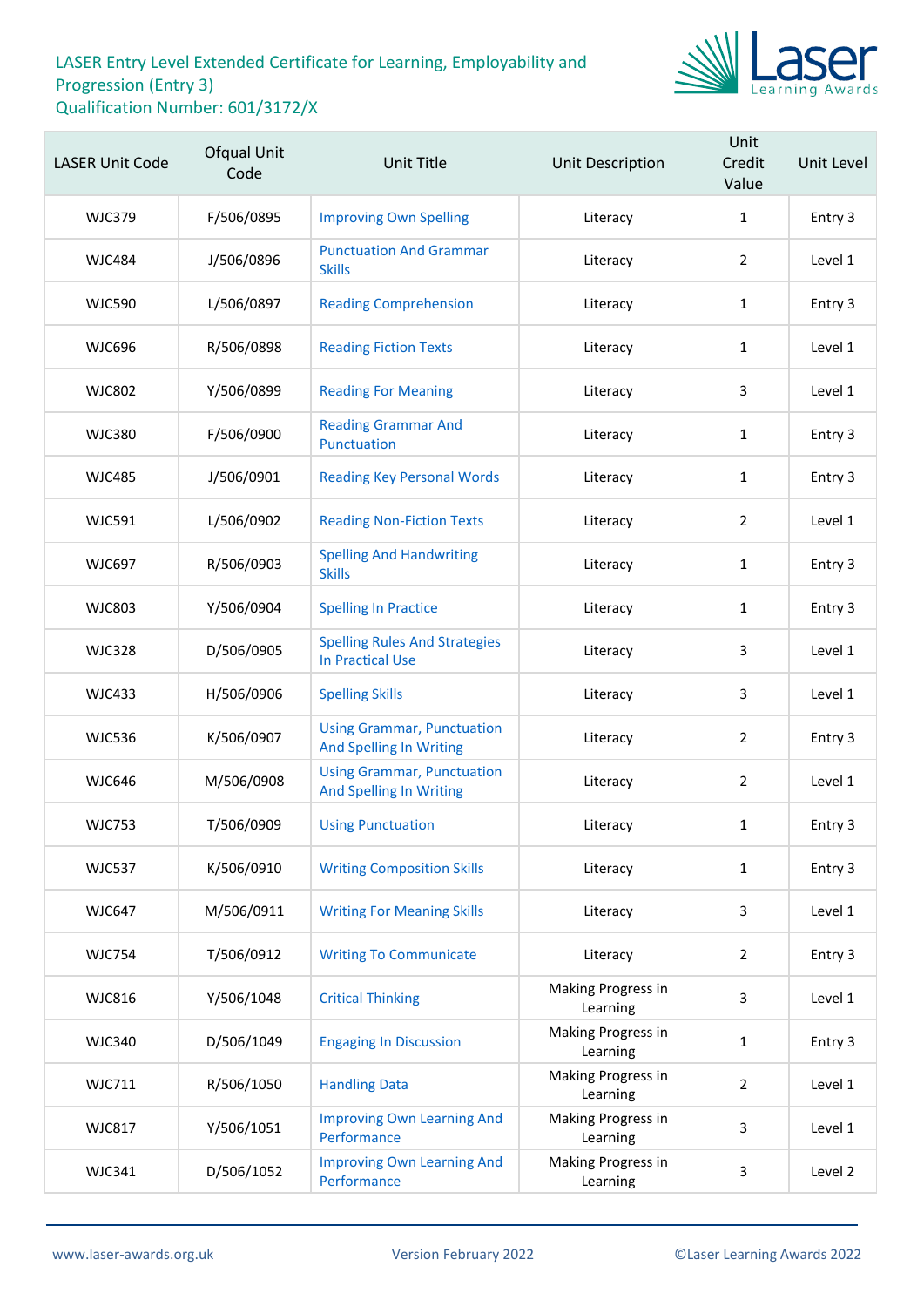

| <b>LASER Unit Code</b> | Ofqual Unit<br>Code | Unit Title                                                        | Unit Description                                | Unit<br>Credit<br>Value | Unit Level |
|------------------------|---------------------|-------------------------------------------------------------------|-------------------------------------------------|-------------------------|------------|
| <b>WJC445</b>          | H/506/1053          | <b>Managing Study</b>                                             | Making Progress in<br>Learning                  | 3                       | Entry 3    |
| <b>WJC549</b>          | K/506/1054          | <b>Managing Your Own Learning</b>                                 | Making Progress in<br>Learning                  | 3                       | Level 1    |
| <b>WJC659</b>          | M/506/1055          | <b>Planning And Carrying Out</b><br>Research                      | Making Progress in<br>Learning                  | $\overline{2}$          | Level 1    |
| <b>WJC765</b>          | T/506/1056          | <b>Planning For Progress In</b><br><b>English Skills</b>          | Making Progress in<br>Learning                  | 1                       | Entry 3    |
| <b>WJC289</b>          | A/506/1057          | <b>Presentation Skills</b>                                        | Making Progress in<br>Learning                  | 3                       | Entry 3    |
| <b>WJC391</b>          | F/506/1058          | <b>Problem-Solving Skills</b>                                     | Making Progress in<br>Learning                  | $\mathbf{1}$            | Level 1    |
| <b>WJC499</b>          | J/506/1059          | <b>Reflectiveness In Learning</b>                                 | Making Progress in<br>Learning                  | 6                       | Level 1    |
| <b>WJC290</b>          | A/506/1060          | <b>Study Skills</b>                                               | Making Progress in<br>Learning                  | 3                       | Entry 3    |
| <b>WJC392</b>          | F/506/1061          | <b>Study Skills</b>                                               | Making Progress in<br>Learning                  | 3                       | Level 1    |
| <b>WJC318</b>          | D/506/0774          | <b>Banking And Other Financial</b><br><b>Organisations</b>        | Managing Money and<br><b>Managing Mealtimes</b> | 1                       | Level 1    |
| <b>WJC425</b>          | H/506/0775          | <b>Budgeting</b>                                                  | Managing Money and<br><b>Managing Mealtimes</b> | $\mathbf{1}$            | Entry 3    |
| <b>WJC636</b>          | M/506/0777          | <b>Dealing With Debt</b>                                          | Managing Money and<br><b>Managing Mealtimes</b> | 3                       | Entry 3    |
| <b>WJC742</b>          | T/506/0778          | <b>Dealing With Debt</b>                                          | Managing Money and<br><b>Managing Mealtimes</b> | 3                       | Level 1    |
| <b>WJC266</b>          | A/506/0779          | <b>Developing Skills For Table</b><br><b>Setting In Your Home</b> | Managing Money and<br><b>Managing Mealtimes</b> | $\mathbf{1}$            | Entry 3    |
| <b>WJC637</b>          | M/506/0780          | <b>Financial Literacy: Saving And</b><br><b>Borrowing</b>         | Managing Money and<br><b>Managing Mealtimes</b> | 1                       | Level 1    |
| <b>WJC743</b>          | T/506/0781          | <b>Food, Drink And Cooking</b>                                    | Managing Money and<br><b>Managing Mealtimes</b> | 3                       | Entry 3    |
| <b>WJC267</b>          | A/506/0782          | <b>Getting The Best From Banks</b><br><b>And Credit Cards</b>     | Managing Money and<br><b>Managing Mealtimes</b> | $\overline{2}$          | Entry 3    |
| <b>WJC473</b>          | J/506/0784          | <b>Managing Personal Finances</b>                                 | Managing Money and<br><b>Managing Mealtimes</b> | 3                       | Level 1    |
| <b>WJC581</b>          | L/506/0785          | <b>Managing Your Money</b>                                        | Managing Money and<br><b>Managing Mealtimes</b> | 3                       | Entry 3    |
| <b>WJC688</b>          | R/506/0786          | <b>Personal Budgeting And</b><br><b>Managing Money</b>            | Managing Money and<br><b>Managing Mealtimes</b> | 3                       | Entry 3    |
| <b>WJC794</b>          | Y/506/0787          | <b>Personal Budgeting And</b><br><b>Managing Money</b>            | Managing Money and<br><b>Managing Mealtimes</b> | 3                       | Level 1    |
| <b>WJC319</b>          | D/506/0788          | <b>Skills For Shopping</b>                                        | Managing Money and<br><b>Managing Mealtimes</b> | 3                       | Entry 3    |
| <b>WJC795</b>          | Y/506/0790          | <b>Using Cooking Skills In The</b><br><b>Domestic Kitchen</b>     | Managing Money and<br><b>Managing Mealtimes</b> | 3                       | Level 1    |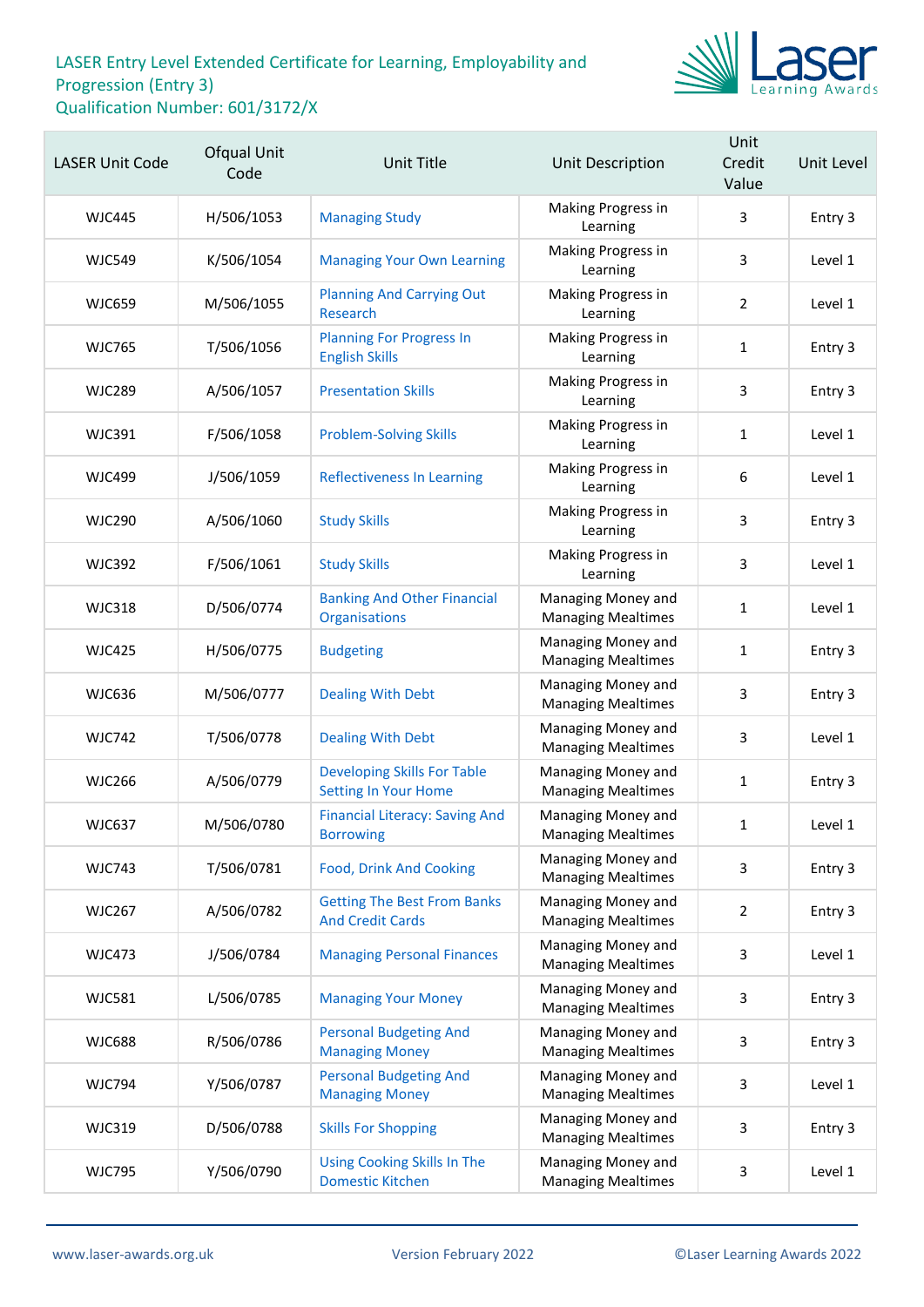

| <b>LASER Unit Code</b> | Ofqual Unit<br>Code | Unit Title                                                                                     | Unit Description                  | Unit<br>Credit<br>Value | Unit Level |
|------------------------|---------------------|------------------------------------------------------------------------------------------------|-----------------------------------|-------------------------|------------|
| <b>WJC492</b>          | J/506/0980          | Developing Skills In<br><b>Assembling Mechanical</b><br><b>Components</b>                      | Motor Vehicles and<br>Engineering | 3                       | Level 1    |
| <b>WJC598</b>          | L/506/0981          | <b>Developing Skills In Electronic</b><br>Assembly                                             | Motor Vehicles and<br>Engineering | 3                       | Level 1    |
| <b>WJC705</b>          | R/506/0982          | Developing Skills In Joining<br><b>Materials Using Welding</b>                                 | Motor Vehicles and<br>Engineering | 3                       | Level 1    |
| <b>WJC810</b>          | Y/506/0983          | <b>Developing Skills In Making</b><br><b>Engineering Components</b><br><b>Using Hand Tools</b> | Motor Vehicles and<br>Engineering | 4                       | Level 1    |
| <b>WJC334</b>          | D/506/0984          | <b>Developing Skills In Planning</b><br><b>And Making A Machined</b><br>Product                | Motor Vehicles and<br>Engineering | 6                       | Level 1    |
| <b>WJC439</b>          | H/506/0985          | Developing Skills In Using A<br><b>Bench/Pedestal Drilling</b><br><b>Machine</b>               | Motor Vehicles and<br>Engineering | 4                       | Level 1    |
| <b>WJC544</b>          | K/506/0986          | <b>Developing Skills In Wiring</b><br><b>Electrical Circuits And</b><br>Components             | Motor Vehicles and<br>Engineering | 3                       | Level 1    |
| <b>WJC652</b>          | M/506/0987          | <b>Identification Of Basic</b><br><b>External And Internal Car</b><br>Parts                    | Motor Vehicles and<br>Engineering | $\mathbf{1}$            | Entry 3    |
| <b>WJC758</b>          | T/506/0988          | <b>Identification Of Basic</b><br><b>External And Internal Car</b><br><b>Parts</b>             | Motor Vehicles and<br>Engineering | 3                       | Level 1    |
| <b>WJC283</b>          | A/506/0989          | Motor Vehicle Workshop<br><b>Tools And Equipment</b>                                           | Motor Vehicles and<br>Engineering | $\overline{2}$          | Entry 3    |
| <b>WJC653</b>          | M/506/0990          | <b>Tools, Equipment And</b><br><b>Materials For Vehicle</b><br>Maintenance                     | Motor Vehicles and<br>Engineering | 4                       | Level 1    |
| <b>WJC759</b>          | T/506/0991          | <b>Vehicle Braking Systems</b>                                                                 | Motor Vehicles and<br>Engineering | 6                       | Level 1    |
| <b>WJC284</b>          | A/506/0992          | <b>Vehicle Engine Operating</b><br><b>Principles</b>                                           | Motor Vehicles and<br>Engineering | 4                       | Entry 3    |
| <b>WJC386</b>          | F/506/0993          | <b>Vehicle Fuel And Exhaust</b><br><b>Systems</b>                                              | Motor Vehicles and<br>Engineering | 5                       | Entry 3    |
| <b>WJC493</b>          | J/506/0994          | <b>Vehicle Panel Preparation</b><br><b>Techniques</b>                                          | Motor Vehicles and<br>Engineering | 3                       | Entry 3    |
| <b>WJC599</b>          | L/506/0995          | <b>Vehicle Steering And</b><br><b>Suspension Systems</b>                                       | Motor Vehicles and<br>Engineering | 5                       | Entry 3    |
| <b>WJC706</b>          | R/506/0996          | <b>Vehicle Wheels And Tyre</b><br><b>Systems</b>                                               | Motor Vehicles and<br>Engineering | 4                       | Entry 3    |
| <b>WJC277</b>          | A/506/0913          | <b>Average And Range</b>                                                                       | Numeracy                          | 1                       | Level 1    |
| <b>WJC381</b>          | F/506/0914          | <b>Developing And Applying</b><br><b>Addition And Subtraction</b><br><b>Skills</b>             | Numeracy                          | $\mathbf{1}$            | Entry 3    |
| <b>WJC486</b>          | J/506/0915          | <b>Developing And Applying</b><br><b>Fraction Skills</b>                                       | Numeracy                          | $\mathbf{1}$            | Entry 3    |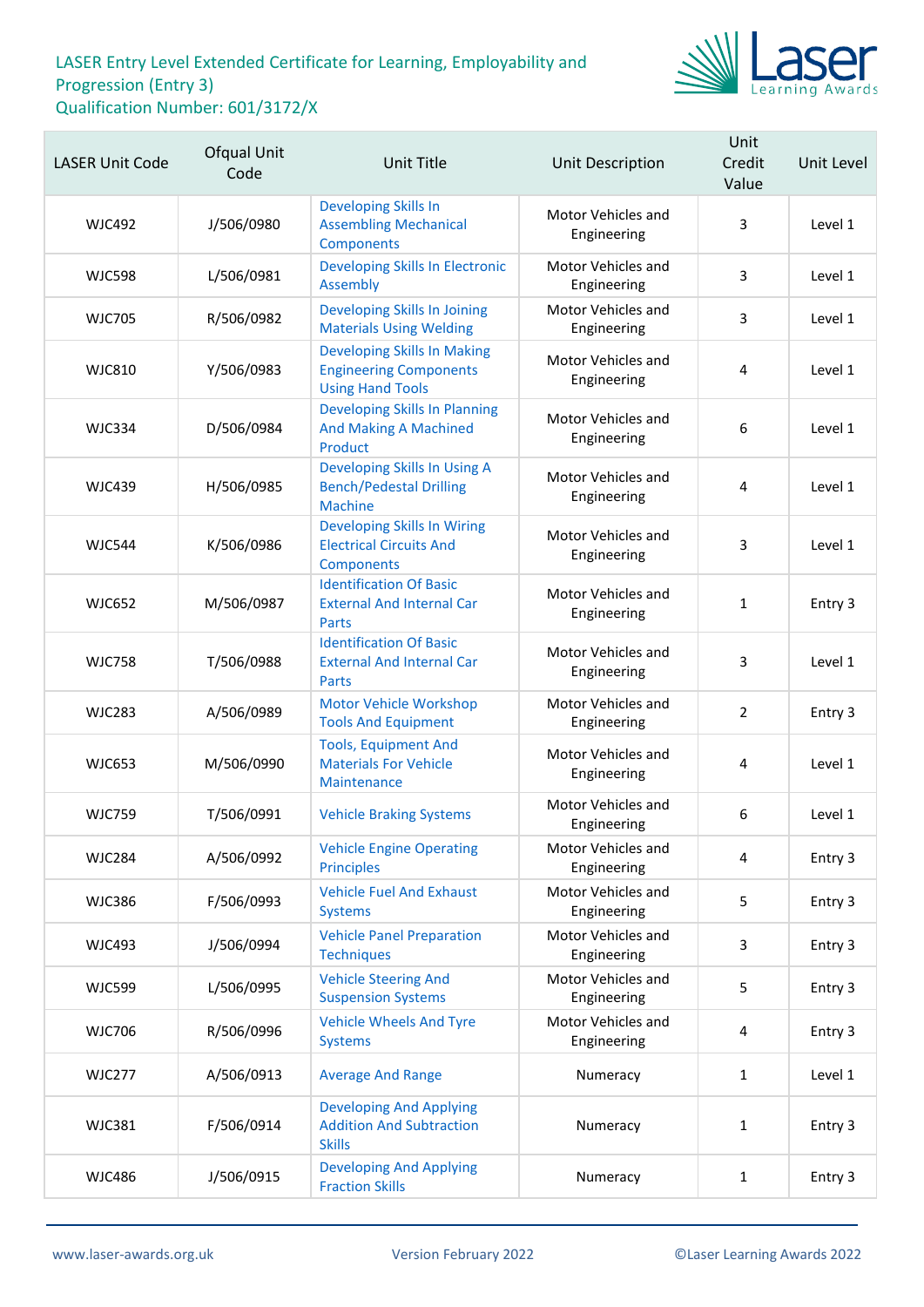

| <b>LASER Unit Code</b> | Ofqual Unit<br>Code | <b>Unit Title</b>                                                                           | Unit Description | Unit<br>Credit<br>Value | Unit Level |
|------------------------|---------------------|---------------------------------------------------------------------------------------------|------------------|-------------------------|------------|
| <b>WJC592</b>          | L/506/0916          | <b>Developing And Applying</b><br><b>Shape And Space Skills</b>                             | Numeracy         | $\mathbf{1}$            | Entry 3    |
| <b>WJC698</b>          | R/506/0917          | <b>Dividing Whole Numbers</b>                                                               | Numeracy         | $\mathbf{1}$            | Entry 3    |
| <b>WJC804</b>          | Y/506/0918          | <b>Measure: Capacity And</b><br>Temperature                                                 | Numeracy         | $\mathbf{1}$            | Entry 3    |
| <b>WJC329</b>          | D/506/0919          | <b>Measure: Distance And</b><br>Length                                                      | Numeracy         | 1                       | Entry 3    |
| <b>WJC699</b>          | R/506/0920          | <b>Measure: Time And</b><br>Temperature                                                     | Numeracy         | 2                       | Level 1    |
| <b>WJC805</b>          | Y/506/0921          | <b>Measure: Weight</b>                                                                      | Numeracy         | $\mathbf{1}$            | Entry 3    |
| <b>WJC330</b>          | D/506/0922          | Money: Adding And<br>Subtracting                                                            | Numeracy         | 1                       | Entry 3    |
| <b>WJC434</b>          | H/506/0923          | <b>Multiplying Whole Numbers</b>                                                            | Numeracy         | $\mathbf{1}$            | Entry 3    |
| <b>WJC538</b>          | K/506/0924          | Probability                                                                                 | Numeracy         | $\mathbf{1}$            | Level 1    |
| <b>WJC648</b>          | M/506/0925          | <b>Tackling Number Problems</b>                                                             | Numeracy         | 1                       | Level 1    |
| <b>WJC755</b>          | T/506/0926          | <b>Time</b>                                                                                 | Numeracy         | $\mathbf{1}$            | Entry 3    |
| <b>WJC278</b>          | A/506/0927          | <b>Understanding And Using 2D</b><br><b>Shapes</b>                                          | Numeracy         | $\mathbf{1}$            | Level 1    |
| <b>WJC382</b>          | F/506/0928          | <b>Understanding And Using</b><br><b>Decimals</b>                                           | Numeracy         | $\overline{2}$          | Level 1    |
| <b>WJC487</b>          | J/506/0929          | <b>Understanding And Using</b><br><b>Fractions</b>                                          | Numeracy         | $\overline{2}$          | Level 1    |
| <b>WJC279</b>          | A/506/0930          | <b>Understanding And Using</b><br>Percentages                                               | Numeracy         | $\overline{2}$          | Level 1    |
| <b>WJC383</b>          | F/506/0931          | Understanding Length,<br><b>Weight And Capacity</b>                                         | Numeracy         | $\mathbf{1}$            | Level 1    |
| <b>WJC488</b>          | J/506/0932          | <b>Understanding Numbers</b>                                                                | Numeracy         | $\overline{2}$          | Level 1    |
| <b>WJC593</b>          | L/506/0933          | <b>Understanding Perimeter And</b><br>Area                                                  | Numeracy         | $\mathbf{1}$            | Level 1    |
| <b>WJC700</b>          | R/506/0934          | <b>Understanding Volume</b>                                                                 | Numeracy         | $\mathbf{1}$            | Level 1    |
| <b>WJC806</b>          | Y/506/0935          | <b>Using Addition And</b><br>Subtraction                                                    | Numeracy         | $\mathbf{1}$            | Entry 3    |
| <b>WJC331</b>          | D/506/0936          | <b>Using Calculations: Addition</b><br><b>And Subtraction Of Whole</b><br><b>Numbers</b>    | Numeracy         | $\mathbf{1}$            | Level 1    |
| <b>WJC435</b>          | H/506/0937          | <b>Using Calculations:</b><br><b>Multiplication And Division Of</b><br><b>Whole Numbers</b> | Numeracy         | $\overline{2}$          | Level 1    |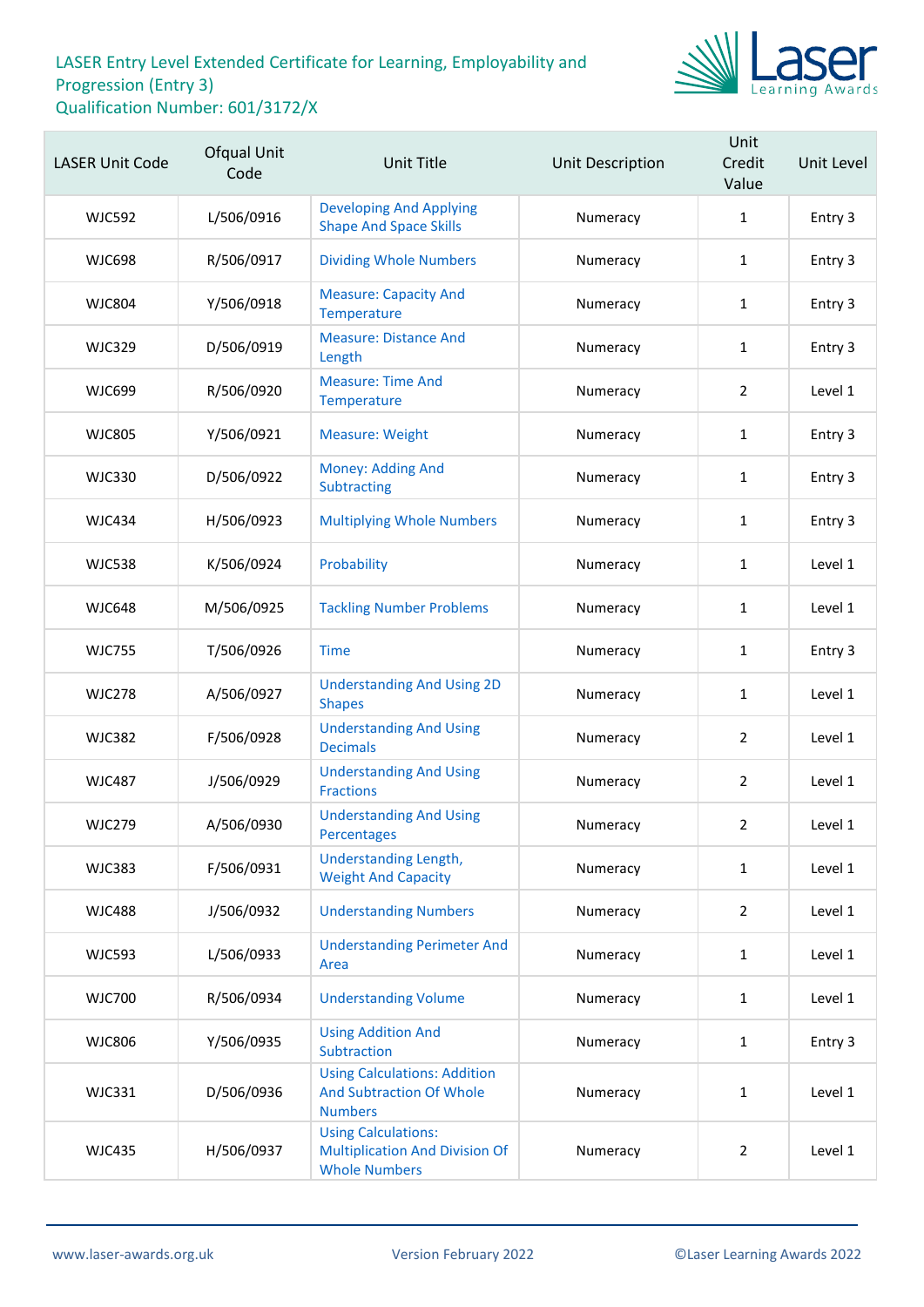

| <b>LASER Unit Code</b> | Ofqual Unit<br>Code | <b>Unit Title</b>                                                                           | Unit Description | Unit<br>Credit<br>Value | Unit Level |
|------------------------|---------------------|---------------------------------------------------------------------------------------------|------------------|-------------------------|------------|
| <b>WJC500</b>          | J/506/1062          | <b>Accounting In A Professional</b><br>Environment                                          | Other            | 3                       | Level 1    |
| <b>WJC605</b>          | L/506/1063          | <b>Book-Keeping</b>                                                                         | Other            | 3                       | Level 1    |
| <b>WJC712</b>          | R/506/1064          | <b>Creative Media Production</b><br><b>Skills</b>                                           | Other            | $\sqrt{4}$              | Level 1    |
| <b>WJC818</b>          | Y/506/1065          | <b>Fundraising</b>                                                                          | Other            | 3                       | Level 1    |
| <b>WJC342</b>          | D/506/1066          | <b>ICT System Operation</b>                                                                 | Other            | 6                       | Level 1    |
| <b>WJC446</b>          | H/506/1067          | <b>Investigating Employment</b><br><b>Opportunities In The</b><br><b>Uniformed Services</b> | Other            | 3                       | Level 1    |
| <b>WJC550</b>          | K/506/1071          | <b>Job Opportunities In Creative</b><br><b>Media</b>                                        | Other            | 3                       | Level 1    |
| <b>WJC660</b>          | M/506/1072          | <b>Marketing</b>                                                                            | Other            | 3                       | Level 1    |
| <b>WJC766</b>          | T/506/1073          | <b>Principles Of Cleaning Work</b>                                                          | Other            | 3                       | Level 1    |
| <b>WJC291</b>          | A/506/1074          | <b>Public Service Careers</b>                                                               | Other            | $\mathbf{3}$            | Level 1    |
| <b>WJC393</b>          | F/506/1075          | <b>Social Media</b>                                                                         | Other            | 3                       | Level 1    |
| <b>WJC714</b>          | R/506/1081          | <b>Supported Employment</b>                                                                 | Other            | $\boldsymbol{6}$        | Entry 2    |
| <b>WJC819</b>          | Y/506/1082          | <b>Supported Employment</b>                                                                 | Other            | 6                       | Entry 3    |
| <b>WJC501</b>          | J/506/1076          | The UK Tourism Industry                                                                     | Other            | $\overline{2}$          | Level 1    |
| <b>WJC606</b>          | L/506/1077          | <b>Working In The Cleaning</b><br>Industry                                                  | Other            | $\mathbf{1}$            | Level 1    |
| <b>WJC713</b>          | R/506/1078          | <b>Working In Travel And</b><br><b>Tourism</b>                                              | Other            | $\overline{3}$          | Level 1    |
| <b>WJC607</b>          | L/506/1080          | <b>Working With ICT Hardware</b><br><b>And Equipment</b>                                    | Other            | 6                       | Level 1    |
| WJC691                 | R/506/0822          | <b>Acoustic Recording</b><br><b>Techniques</b>                                              | Performing Arts  | 6                       | Level 1    |
| <b>WJG554</b>          | T/617/3897          | <b>Composing Music</b>                                                                      | Performing Arts  | 6                       | Level 1    |
| <b>WJC428</b>          | H/506/0825          | <b>Developing DJing Skills</b>                                                              | Performing Arts  | 3                       | Level 1    |
| <b>WJG557</b>          | T/617/3902          | <b>Developing Music Skills For</b><br>Solo Performance                                      | Performing Arts  | 6                       | Level 1    |
| <b>WJC640</b>          | M/506/0827          | <b>Developing Musical Ensemble</b><br><b>Skills</b>                                         | Performing Arts  | 6                       | Level 1    |
| <b>WJC747</b>          | T/506/0828          | <b>Developing Oral Storytelling</b><br><b>Skills For Performance</b>                        | Performing Arts  | 3                       | Level 1    |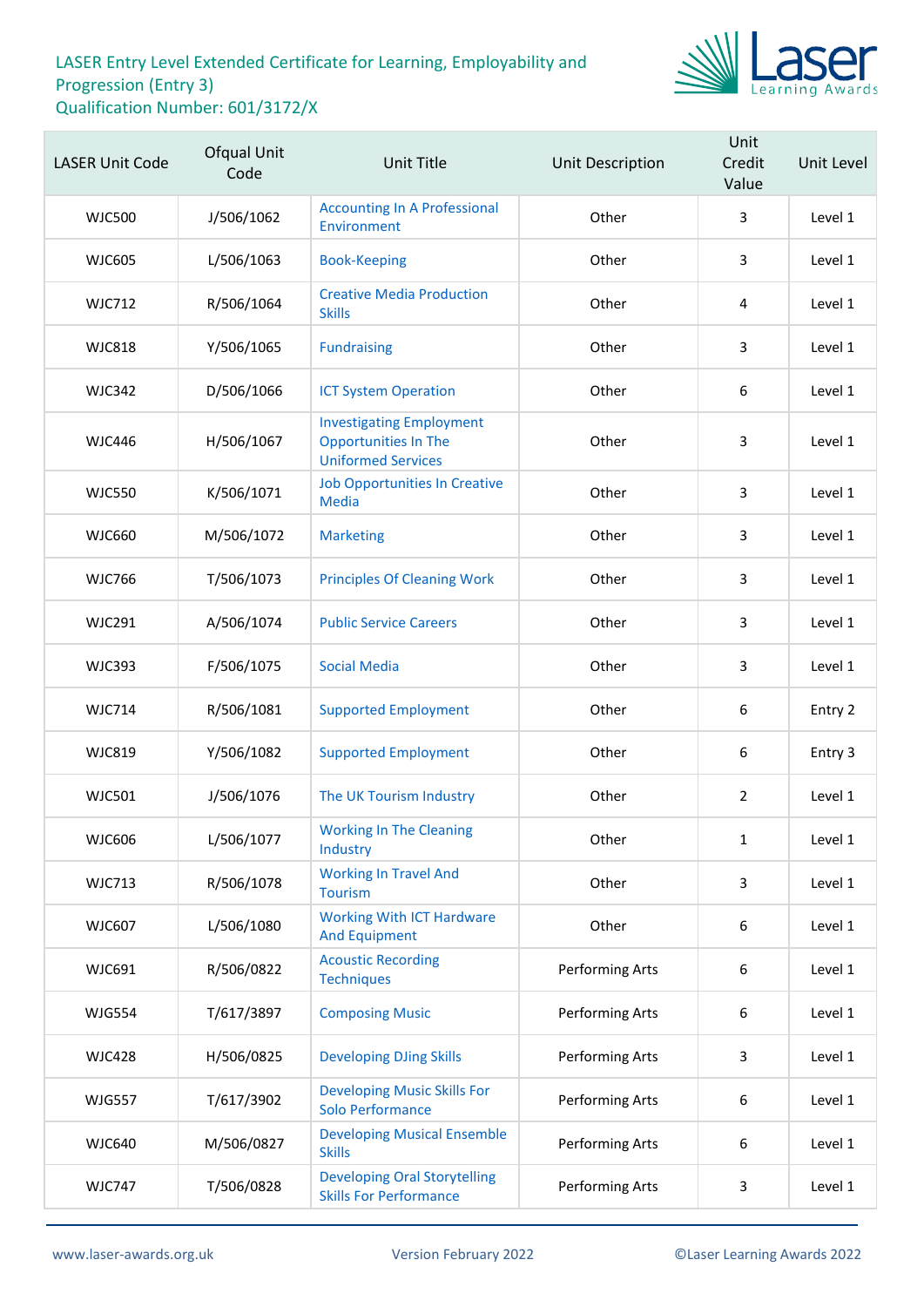

| <b>LASER Unit Code</b> | <b>Ofqual Unit</b><br>Code | Unit Title                                                                                                           | Unit Description               | Unit<br>Credit<br>Value | Unit Level |
|------------------------|----------------------------|----------------------------------------------------------------------------------------------------------------------|--------------------------------|-------------------------|------------|
| <b>WJC641</b>          | M/506/0830                 | <b>Developing Performance</b><br><b>Improvisation Techniques</b>                                                     | Performing Arts                | 3                       | Level 1    |
| <b>WJC692</b>          | R/506/0836                 | <b>Developing Technical Skills</b><br>For Performance In The Arts                                                    | Performing Arts                | 3                       | Level 1    |
| <b>WJC323</b>          | D/506/0838                 | <b>Musical Theatre</b>                                                                                               | Performing Arts                | 3                       | Level 1    |
| <b>WJC429</b>          | H/506/0839                 | <b>Performance Skills</b>                                                                                            | Performing Arts                | 3                       | Entry 3    |
| <b>WJC324</b>          | D/506/0841                 | <b>Performing Physical Theatre</b>                                                                                   | Performing Arts                | 3                       | Level 1    |
| <b>WJC642</b>          | M/506/0844                 | <b>Physical Performance Skills</b>                                                                                   | Performing Arts                | 3                       | Entry 3    |
| <b>WJC749</b>          | T/506/0845                 | <b>Rehearsing For A Production</b>                                                                                   | Performing Arts                | 3                       | Level 1    |
| <b>WJC375</b>          | F/506/0847                 | Song Writing Skills In Popular<br><b>Music</b>                                                                       | Performing Arts                | 6                       | Level 1    |
| <b>WJG573</b>          | M/617/3901                 | <b>Sound And Audio Production</b><br><b>Skills</b>                                                                   | Performing Arts                | 3                       | Level 1    |
| <b>WJC588</b>          | L/506/0852                 | <b>Understanding The Use Of</b><br><b>Digital Sampling Techniques</b><br>For Composing And Producing<br><b>Music</b> | Performing Arts                | 3                       | Level 1    |
| <b>WJC693</b>          | R/506/0853                 | Using The Internet As A<br><b>Medium For Music</b>                                                                   | Performing Arts                | 3                       | Level 1    |
| <b>WJC625</b>          | M/506/0617                 | <b>Accessing Public Transport</b>                                                                                    | Personal Safety and<br>Hygiene | 3                       | Entry 3    |
| <b>WJC731</b>          | T/506/0618                 | <b>Care Of A Wheeled Vehicle</b><br>For The Purposes Of Safety                                                       | Personal Safety and<br>Hygiene | $\overline{2}$          | Level 1    |
| <b>WJC626</b>          | M/506/0620                 | <b>Developing Personal Hygiene</b><br><b>Skills For Hands And Feet</b>                                               | Personal Safety and<br>Hygiene | 1                       | Entry 3    |
| <b>WJC732</b>          | T/506/0621                 | <b>Developing Personal Hygiene</b><br><b>Skills For Oral Health</b>                                                  | Personal Safety and<br>Hygiene | $\mathbf{1}$            | Entry 3    |
| <b>WJC462</b>          | J/506/0624                 | Developing Skills For Hygiene<br><b>And Health</b>                                                                   | Personal Safety and<br>Hygiene | 3                       | Entry 3    |
| <b>WJC415</b>          | H/506/0629                 | <b>Emergency And Basic Fire</b><br><b>Awareness</b>                                                                  | Personal Safety and<br>Hygiene | $\overline{2}$          | Level 1    |
| <b>WJC254</b>          | A/506/0636                 | <b>Food Hygiene</b>                                                                                                  | Personal Safety and<br>Hygiene | $\overline{2}$          | Level 1    |
| <b>WJC570</b>          | L/506/0639                 | Food Hygiene, Safety And<br><b>Storage</b>                                                                           | Personal Safety and<br>Hygiene | 3                       | Entry 3    |
| <b>WJC464</b>          | J/506/0641                 | <b>Health And Safety Awareness</b>                                                                                   | Personal Safety and<br>Hygiene | $\mathbf{1}$            | Entry 3    |
| <b>WJC608</b>          | M/506/0083                 | <b>Health And Safety In A</b><br><b>Practical Environment</b>                                                        | Personal Safety and<br>Hygiene | 1                       | Level 1    |
| <b>WJC571</b>          | L/506/0642                 | <b>Mobility And Orientation For</b><br><b>Learners With Additional</b><br><b>Needs</b>                               | Personal Safety and<br>Hygiene | 3                       | Level 1    |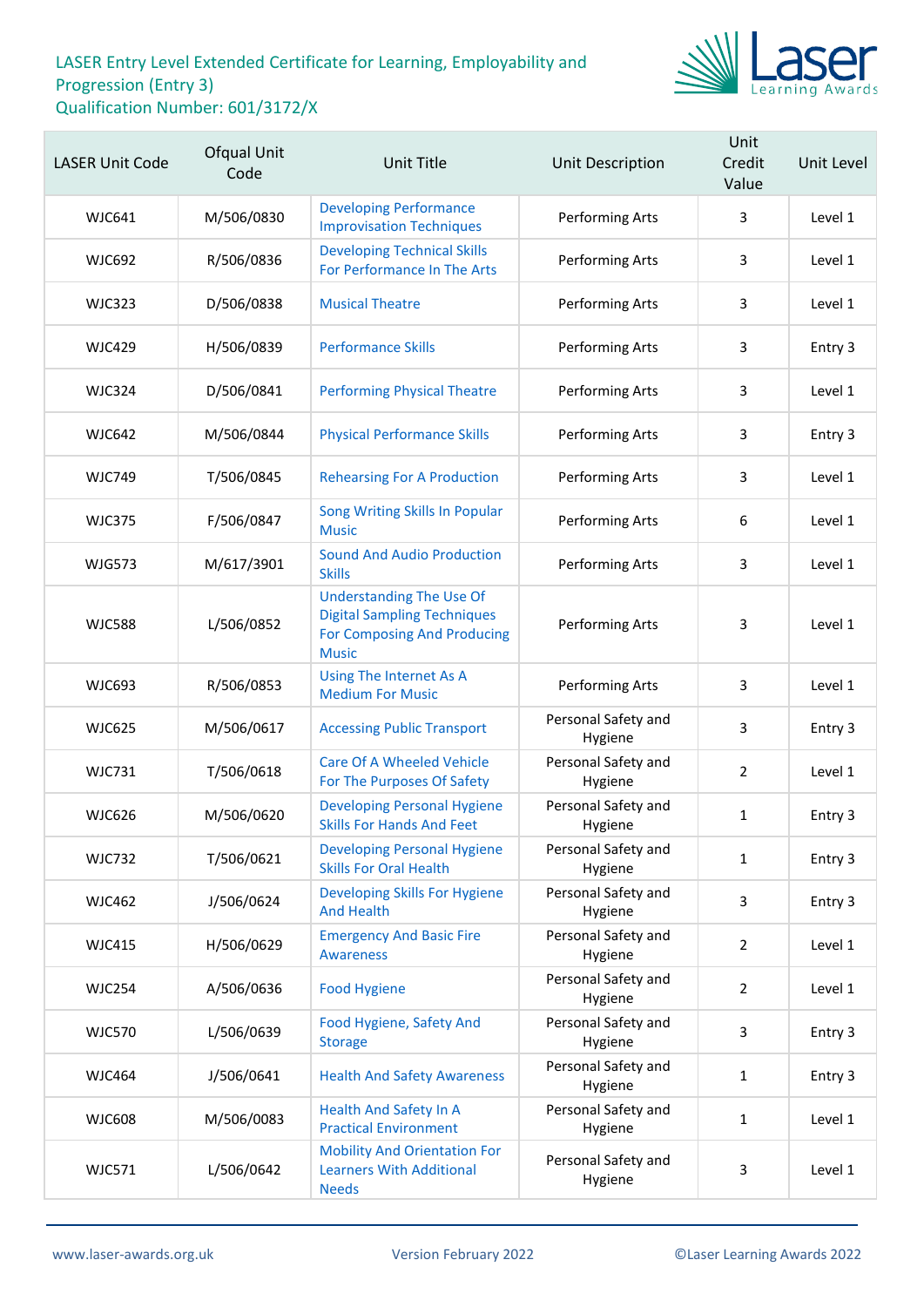

| <b>LASER Unit Code</b> | Ofqual Unit<br>Code | Unit Title                                                           | Unit Description               | Unit<br>Credit<br>Value | Unit Level |
|------------------------|---------------------|----------------------------------------------------------------------|--------------------------------|-------------------------|------------|
| <b>WJC784</b>          | Y/506/0644          | <b>Personal Body Hygiene</b><br><b>Awareness</b>                     | Personal Safety and<br>Hygiene | $\mathbf{1}$            | Entry 3    |
| <b>WJC417</b>          | H/506/0646          | <b>Road Safety For Pedestrians</b>                                   | Personal Safety and<br>Hygiene | 3                       | Entry 3    |
| <b>WJC628</b>          | M/506/0648          | <b>Using An Ordnance Survey</b><br>Map                               | Personal Safety and<br>Hygiene | $\overline{2}$          | Level 1    |
| <b>WJC368</b>          | F/506/0749          | <b>College Induction</b>                                             | Preparing to Learn             | 3                       | Entry 2    |
| <b>WJC740</b>          | T/506/0750          | <b>College Induction</b>                                             | Preparing to Learn             | 3                       | Entry 3    |
| <b>WJC264</b>          | A/506/0751          | <b>College Induction</b>                                             | Preparing to Learn             | 3                       | Level 1    |
| <b>WJC578</b>          | L/506/0754          | <b>Developing A Personal</b><br><b>Learning Programme</b>            | Preparing to Learn             | 3                       | Entry 3    |
| <b>WJC792</b>          | Y/506/0756          | <b>Developing A Personal</b><br><b>Learning Programme</b>            | Preparing to Learn             | 3                       | Level 1    |
| <b>WJC527</b>          | K/506/0759          | <b>Developing Personal Learning</b><br><b>Skills</b>                 | Preparing to Learn             | 6                       | Level 1    |
| <b>WJC635</b>          | M/506/0763          | <b>Developing Personal Study</b><br><b>Skills</b>                    | Preparing to Learn             | 3                       | Entry 3    |
| <b>WJC370</b>          | F/506/0766          | <b>Induction To Study</b>                                            | Preparing to Learn             | 3                       | Level 1    |
| <b>WJC472</b>          | J/506/0767          | <b>Introduction To A Training</b><br>Course                          | Preparing to Learn             | 3                       | Entry 3    |
| <b>WJC579</b>          | L/506/0768          | <b>Introduction To A Training</b><br>Course                          | Preparing to Learn             | 3                       | Level 1    |
| <b>WJC686</b>          | R/506/0769          | <b>Making Choices About</b><br>Learning                              | Preparing to Learn             | 3                       | Level 1    |
| <b>WJC580</b>          | L/506/0771          | <b>Return To Learning</b>                                            | Preparing to Learn             | 3                       | Level 1    |
| <b>WJC687</b>          | R/506/0772          | <b>Setting Learning Goals</b>                                        | Preparing to Learn             | 3                       | Level 1    |
| <b>WJC793</b>          | Y/506/0773          | <b>Understanding And Achieving</b><br><b>Personal Learning Goals</b> | Preparing to Learn             | 3                       | Entry 3    |
| WJC681                 | R/506/0710          | <b>Developing Parenting Skills</b>                                   | Relationships and<br>Parenting | 3                       | Entry 3    |
| <b>WJC314</b>          | D/506/0712          | <b>Managing Own Personal</b><br><b>Relationships With Others</b>     | Relationships and<br>Parenting | 3                       | Level 1    |
| <b>WJC523</b>          | K/506/0714          | <b>Managing Social Relationships</b>                                 | Relationships and<br>Parenting | $\overline{2}$          | Entry 3    |
| <b>WJC632</b>          | M/506/0715          | <b>Parenting Skills</b>                                              | Relationships and<br>Parenting | 3                       | Level 1    |
| <b>WJC737</b>          | T/506/0716          | <b>Positive Parenting Skills</b>                                     | Relationships and<br>Parenting | 3                       | Level 1    |
| <b>WJC260</b>          | A/506/0717          | <b>Sex And Relationship</b><br><b>Education</b>                      | Relationships and<br>Parenting | 3                       | Level 1    |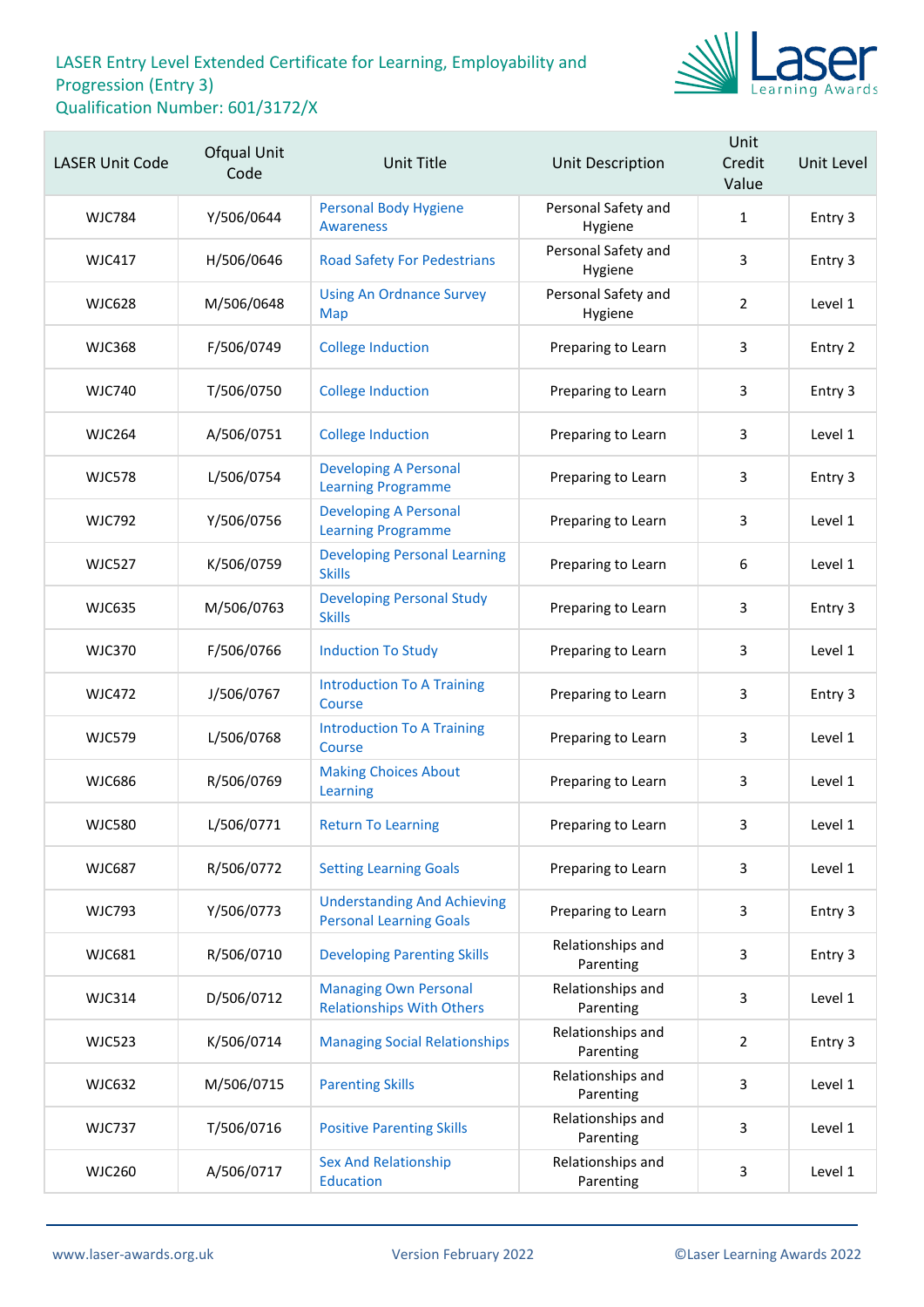

| <b>LASER Unit Code</b> | Ofqual Unit<br>Code | <b>Unit Title</b>                                                              | <b>Unit Description</b>                  | Unit<br>Credit<br>Value | Unit Level |
|------------------------|---------------------|--------------------------------------------------------------------------------|------------------------------------------|-------------------------|------------|
| <b>WJC366</b>          | F/506/0718          | The Rights And<br><b>Responsibilities Of Parenting</b>                         | Relationships and<br>Parenting           | 3                       | Level 1    |
| <b>WJC469</b>          | J/506/0719          | <b>Understanding Family</b><br>Relationships                                   | Relationships and<br>Parenting           | 3                       | Entry 3    |
| <b>WJC261</b>          | A/506/0720          | <b>Understanding Family</b><br>Relationships                                   | Relationships and<br>Parenting           | 3                       | Level 1    |
| <b>WJG574</b>          | K/617/3833          | <b>Understanding Family</b><br>Relationships                                   | Relationships and<br>Parenting           | 3                       | Level 2    |
| <b>WJC575</b>          | L/506/0723          | <b>Understanding Relationships</b>                                             | Relationships and<br>Parenting           | 3                       | Entry 3    |
| <b>WJC682</b>          | R/506/0724          | <b>Understanding Your</b><br><b>Pregnancy And Preparation</b><br>For Your Baby | Relationships and<br>Parenting           | 3                       | Level 1    |
| <b>WJC789</b>          | Y/506/0725          | <b>Young Parenthood</b>                                                        | Relationships and<br>Parenting           | $\overline{2}$          | Entry 3    |
| <b>WJC524</b>          | K/506/0728          | <b>Young Parenthood</b>                                                        | Relationships and<br>Parenting           | $\overline{2}$          | Level 1    |
| <b>WJC762</b>          | T/506/1025          | <b>Assembling Orders For</b><br><b>Dispatch In A Logistics</b><br>Environment  | Retail, Warehousing and<br>Manufacturing | 3                       | Level 1    |
| <b>WJC287</b>          | A/506/1026          | <b>Displaying Merchandise</b>                                                  | Retail, Warehousing and<br>Manufacturing | 3                       | Entry 3    |
| <b>WJC496</b>          | J/506/1028          | <b>Handling Money In A Sales</b><br><b>Situation</b>                           | Retail, Warehousing and<br>Manufacturing | 3                       | Entry 3    |
| <b>WJC602</b>          | L/506/1029          | <b>Handling Stock In A Retail</b><br>Environment                               | Retail, Warehousing and<br>Manufacturing | 3                       | Entry 3    |
| <b>WJC497</b>          | J/506/1031          | Keeping The Work Area Clean,<br>Tidy And Safe In A Retail<br>Environment       | Retail, Warehousing and<br>Manufacturing | 3                       | Entry 3    |
| <b>WJC709</b>          | R/506/1033          | Looking After Customers In A<br><b>Retail Environment</b>                      | Retail, Warehousing and<br>Manufacturing | 3                       | Entry 3    |
| <b>WJC339</b>          | D/506/1035          | <b>Moving Or Handling Goods</b><br><b>Manually</b>                             | Retail, Warehousing and<br>Manufacturing | $\overline{2}$          | Level 1    |
| <b>WJC444</b>          | H/506/1036          | <b>Picking Goods</b>                                                           | Retail, Warehousing and<br>Manufacturing | $\overline{2}$          | Level 1    |
| <b>WJG570</b>          | J/617/3824          | <b>Production Skills In</b><br>Manufacturing                                   | Retail, Warehousing and<br>Manufacturing | 3                       | Entry 3    |
| WJG571                 | D/617/3828          | <b>Receiving Goods</b>                                                         | Retail, Warehousing and<br>Manufacturing | 3                       | Level 1    |
| <b>WJC658</b>          | M/506/1041          | <b>Sorting Goods And Materials</b><br>For Recycling Or Disposal                | Retail, Warehousing and<br>Manufacturing | 3                       | Level 1    |
| <b>WJC288</b>          | A/506/1043          | <b>Understanding Customer</b><br><b>Service</b>                                | Retail, Warehousing and<br>Manufacturing | 3                       | Level 1    |
| <b>WJC764</b>          | T/506/1042          | <b>Understanding Customer</b><br><b>Service In The Retail Sector</b>           | Retail, Warehousing and<br>Manufacturing | 3                       | Level 1    |
| <b>WJC390</b>          | F/506/1044          | <b>Understanding Manufacturing</b>                                             | Retail, Warehousing and<br>Manufacturing | 3                       | Level 1    |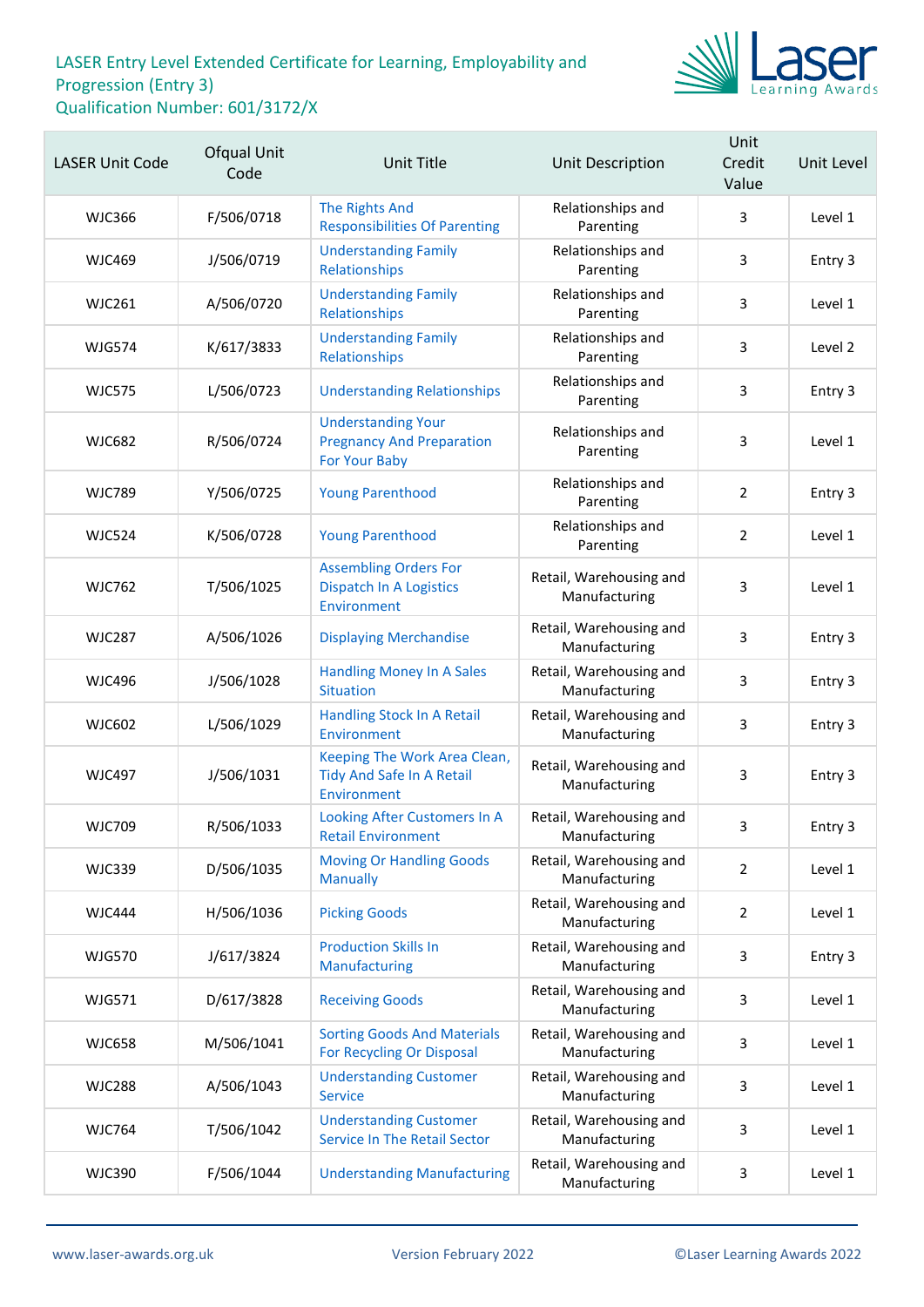

| <b>LASER Unit Code</b> | Ofqual Unit<br>Code | <b>Unit Title</b>                                                            | Unit Description                                     | Unit<br>Credit<br>Value | Unit Level |
|------------------------|---------------------|------------------------------------------------------------------------------|------------------------------------------------------|-------------------------|------------|
| <b>WJC498</b>          | J/506/1045          | <b>Understanding The Business</b><br><b>Of Retail</b>                        | Retail, Warehousing and<br>Manufacturing             | 3                       | Level 1    |
| WJC604                 | L/506/1046          | <b>Understanding The Retail</b><br><b>Selling Process</b>                    | Retail, Warehousing and<br>Manufacturing             | 3                       | Level 1    |
| <b>WJC710</b>          | R/506/1047          | <b>Wrapping And Packing Goods</b>                                            | Retail, Warehousing and<br>Manufacturing             | $\overline{2}$          | Entry 3    |
| <b>WJC629</b>          | M/506/0651          | <b>Building Confidence And Self</b><br>Esteem                                | Self-Awareness, Self<br><b>Esteem and Confidence</b> | $\overline{2}$          | Entry 3    |
| WJC734                 | T/506/0652          | <b>Coping Strategies</b>                                                     | Self-Awareness, Self<br><b>Esteem and Confidence</b> | 3                       | Level 1    |
| <b>WJC255</b>          | A/506/0653          | <b>Developing Personal</b><br><b>Confidence And Self</b><br><b>Awareness</b> | Self-Awareness, Self<br><b>Esteem and Confidence</b> | 3                       | Level 1    |
| <b>WJC361</b>          | F/506/0654          | <b>Developing Personal</b><br><b>Confidence And Self</b><br><b>Awareness</b> | Self-Awareness, Self<br><b>Esteem and Confidence</b> | 3                       | Level 2    |
| <b>WJC465</b>          | J/506/0655          | <b>Emotional Intelligence</b>                                                | Self-Awareness, Self<br><b>Esteem and Confidence</b> | 3                       | Entry 3    |
| <b>WJC572</b>          | L/506/0656          | <b>Improving Own Confidence</b>                                              | Self-Awareness, Self<br><b>Esteem and Confidence</b> | 3                       | Level 1    |
| <b>WJC678</b>          | R/506/0657          | <b>Understanding And Managing</b><br><b>Anger And Aggression</b>             | Self-Awareness, Self<br><b>Esteem and Confidence</b> | 3                       | Level 1    |
| <b>WJC785</b>          | Y/506/0658          | <b>Understanding And</b><br><b>Transforming Own Behaviour</b>                | Self-Awareness, Self<br><b>Esteem and Confidence</b> | 3                       | Level 1    |
| <b>WJC310</b>          | D/506/0659          | <b>Understanding Own Response</b><br>To Body Image                           | Self-Awareness, Self<br><b>Esteem and Confidence</b> | $\overline{2}$          | Level 1    |
| <b>WJC679</b>          | R/506/0660          | <b>Understanding Personal And</b><br><b>Interpersonal Conflict</b>           | Self-Awareness, Self<br><b>Esteem and Confidence</b> | 3                       | Level 1    |
| <b>WJC573</b>          | L/506/0673          | <b>Understanding Personal</b><br><b>Awareness</b>                            | Self-Awareness, Self<br><b>Esteem and Confidence</b> | 3                       | Level 1    |
| <b>WJC520</b>          | K/506/0678          | <b>Understanding Self And</b><br><b>Others</b>                               | Self-Awareness, Self<br><b>Esteem and Confidence</b> | 3                       | Entry 3    |
| <b>WJC483</b>          | J/506/0882          | <b>Understanding Self In Conflict</b>                                        | Self-Awareness, Self<br><b>Esteem and Confidence</b> | 3                       | Level 1    |
| <b>WJC630</b>          | M/506/0679          | <b>Understanding The Victim</b>                                              | Self-Awareness, Self<br><b>Esteem and Confidence</b> | 3                       | Level 1    |
| <b>WJC569</b>          | L/506/0611          | <b>Domestic Abuse Awareness</b>                                              | Social Issues                                        | 3                       | Level 1    |
| <b>WJC414</b>          | H/506/0615          | <b>Understanding Cultural</b><br><b>Differences</b>                          | Social Issues                                        | 3                       | Entry 3    |
| <b>WJC359</b>          | F/506/0623          | <b>Understanding Discrimination</b>                                          | Social Issues                                        | 3                       | Entry 3    |
| <b>WJC783</b>          | Y/506/0627          | <b>Understanding Diversity In</b><br>Society                                 | Social Issues                                        | 3                       | Entry 3    |
| <b>WJC308</b>          | D/506/0631          | <b>Understanding Diversity In</b><br>Society                                 | Social Issues                                        | 3                       | Level 1    |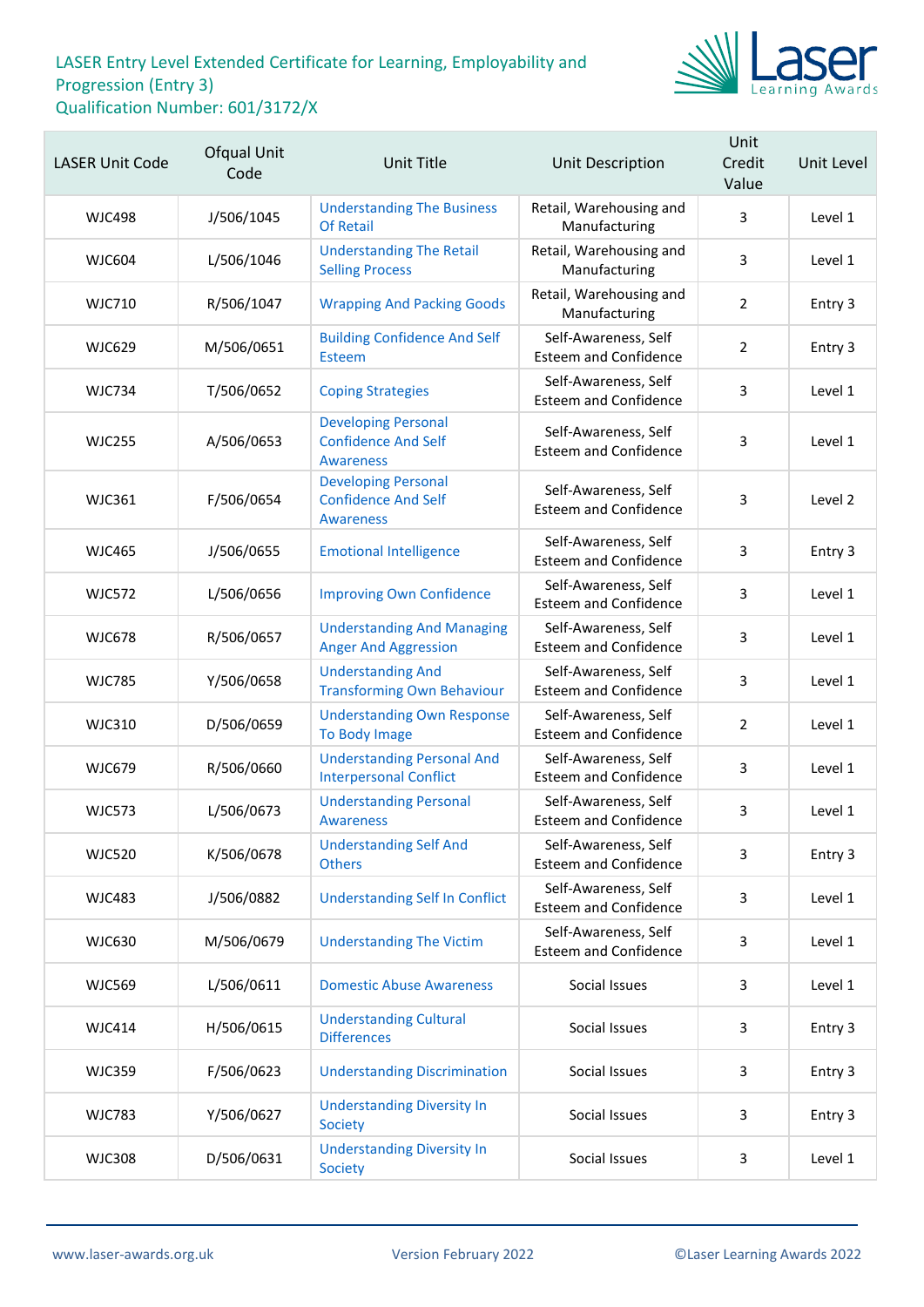

| <b>LASER Unit Code</b> | Ofqual Unit<br>Code | <b>Unit Title</b>                                              | Unit Description         | Unit<br>Credit<br>Value | Unit Level |
|------------------------|---------------------|----------------------------------------------------------------|--------------------------|-------------------------|------------|
| WJC416                 | H/506/0632          | <b>Understanding Eating</b><br><b>Disorders</b>                | Social Issues            | $\mathbf{1}$            | Level 1    |
| <b>WJC627</b>          | M/506/0634          | <b>Understanding Equal</b><br>Opportunities                    | Social Issues            | 3                       | Level 1    |
| <b>WJC463</b>          | J/506/0638          | <b>Understanding Prejudice And</b><br><b>Discrimination</b>    | Social Issues            | 3                       | Level 1    |
| <b>WJC360</b>          | F/506/0640          | <b>Understanding Prejudice And</b><br><b>Discrimination</b>    | Social Issues            | 3                       | Level 2    |
| <b>WJC677</b>          | R/506/0643          | <b>Understanding The Issue Of</b><br><b>Obesity</b>            | Social Issues            | $\overline{2}$          | Level 1    |
| <b>WJC309</b>          | D/506/0645          | <b>Understanding The</b><br><b>Restorative Justice Process</b> | Social Issues            | 3                       | Level 1    |
| <b>WJC517</b>          | K/506/0647          | <b>Understanding Young People,</b><br>Law And Order            | Social Issues            | 3                       | Entry 3    |
| <b>WJC733</b>          | T/506/0649          | <b>Understanding Young People,</b><br><b>Law And Order</b>     | Social Issues            | 3                       | Level 1    |
| <b>WJC518</b>          | K/506/0650          | <b>Understanding Young People,</b><br><b>Law And Order</b>     | Social Issues            | 3                       | Level 2    |
| <b>WJC539</b>          | K/506/0938          | <b>Careers In Sport And Active</b><br>Leisure                  | Sport and Active Leisure | 3                       | Level 1    |
| <b>WJC649</b>          | M/506/0939          | <b>Health And Fitness</b>                                      | Sport and Active Leisure | 3                       | Entry 3    |
| <b>WJC540</b>          | K/506/0941          | <b>How The Body Works</b>                                      | Sport and Active Leisure | 4                       | Level 1    |
| <b>WJC650</b>          | M/506/0942          | <b>Improving Own Fitness</b>                                   | Sport and Active Leisure | 3                       | Entry 3    |
| <b>WJC756</b>          | T/506/0943          | <b>Improving Personal Health</b><br><b>And Fitness</b>         | Sport and Active Leisure | 3                       | Entry 3    |
| <b>WJC280</b>          | A/506/0944          | <b>Indoor Team Games</b>                                       | Sport and Active Leisure | 3                       | Entry 3    |
| <b>WJC384</b>          | F/506/0945          | <b>Participating In Leisure</b><br><b>Activities</b>           | Sport and Active Leisure | 3                       | Entry 3    |
| <b>WJC489</b>          | J/506/0946          | <b>Planning A Trip To A Visitor</b><br>Attraction              | Sport and Active Leisure | 4                       | Level 1    |
| <b>WJC594</b>          | L/506/0947          | <b>Planning And Participating In</b><br><b>Short Walks</b>     | Sport and Active Leisure | 3                       | Entry 3    |
| <b>WJC701</b>          | R/506/0948          | <b>Planning Own Fitness</b><br>Programme                       | Sport and Active Leisure | 4                       | Level 1    |
| <b>WJC807</b>          | Y/506/0949          | <b>Risks And Hazards In Sport</b><br><b>And Active Leisure</b> | Sport and Active Leisure | 3                       | Level 1    |
| <b>WJC595</b>          | L/506/0950          | <b>Taking Part In Exercise And</b><br><b>Fitness</b>           | Sport and Active Leisure | 4                       | Level 1    |
| <b>WJC702</b>          | R/506/0951          | <b>Taking Part In Sport</b>                                    | Sport and Active Leisure | 3                       | Entry 3    |
| <b>WJC808</b>          | Y/506/0952          | <b>Taking Part In Sport</b>                                    | Sport and Active Leisure | 3                       | Level 1    |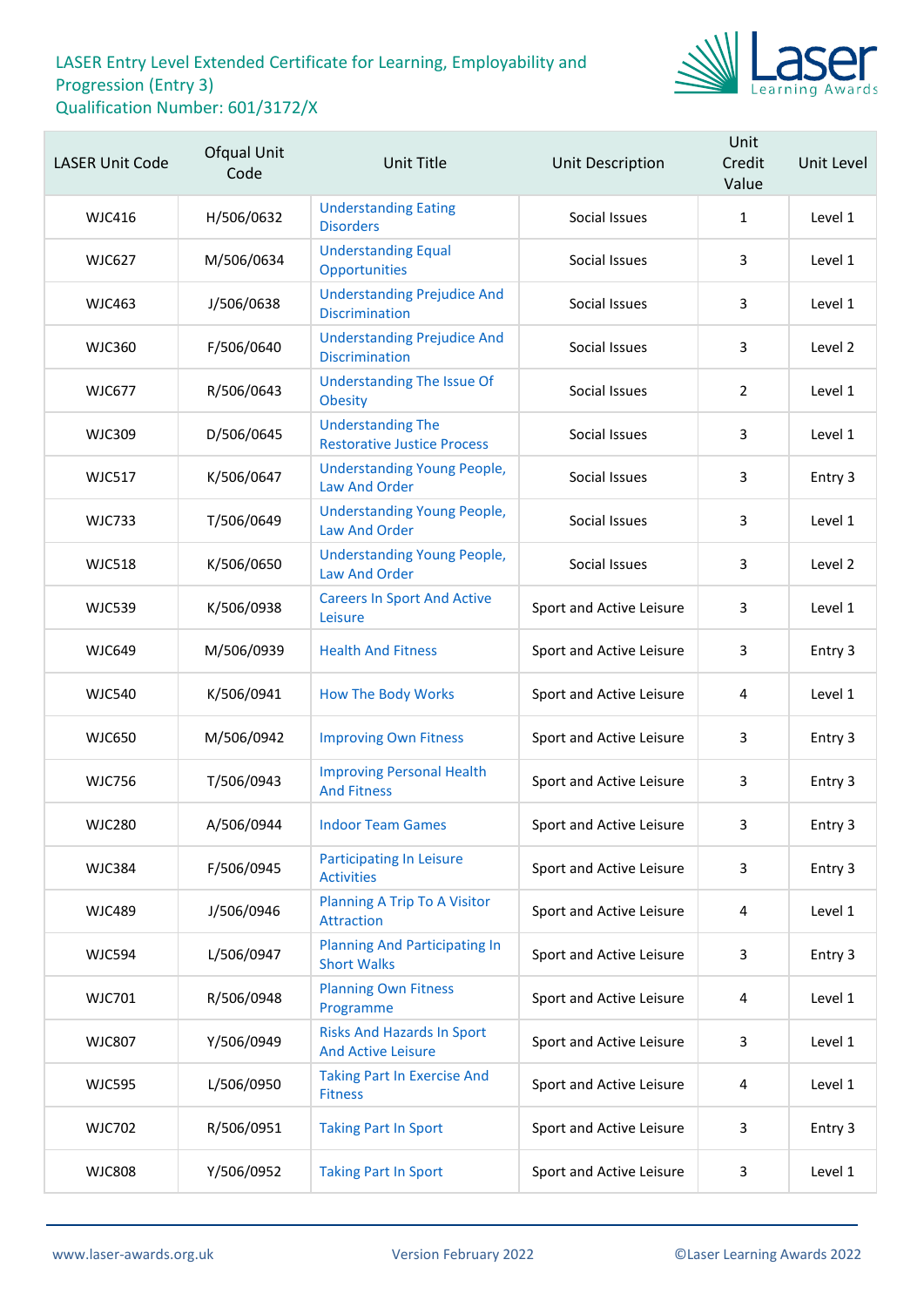

| <b>LASER Unit Code</b> | Ofqual Unit<br>Code | Unit Title                                                                                 | <b>Unit Description</b>  | Unit<br>Credit<br>Value | Unit Level |
|------------------------|---------------------|--------------------------------------------------------------------------------------------|--------------------------|-------------------------|------------|
| <b>WJC436</b>          | H/506/0954          | The Angling Environment                                                                    | Sport and Active Leisure | 3                       | Entry 3    |
| <b>WJC541</b>          | K/506/0955          | <b>Understanding Nutrition,</b><br><b>Performance And Healthy</b><br>Eating                | Sport and Active Leisure | 3                       | Level 1    |
| <b>WJC651</b>          | M/506/0956          | <b>Understanding Physical</b><br><b>Activity And Health</b>                                | Sport and Active Leisure | 6                       | Entry 3    |
| <b>WJC638</b>          | M/506/0794          | <b>Effective Skills, Qualities And</b><br><b>Attitudes For Learning And</b><br><b>Work</b> | <b>Work Experience</b>   | 3                       | Entry 3    |
| <b>WJC744</b>          | T/506/0795          | <b>Learning Through Work</b><br>Experience                                                 | <b>Work Experience</b>   | 3                       | Entry 3    |
| <b>WJC268</b>          | A/506/0796          | <b>Learning Through Work</b><br><b>Experience</b>                                          | <b>Work Experience</b>   | 3                       | Level 1    |
| <b>WJC371</b>          | F/506/0797          | <b>Participating In A Vocational</b><br><b>Taster</b>                                      | <b>Work Experience</b>   | $\overline{2}$          | Entry 3    |
| <b>WJC502</b>          | K/506/0082          | <b>Participating In A Vocational</b><br><b>Taster</b>                                      | <b>Work Experience</b>   | $\overline{2}$          | Level 1    |
| <b>WJC551</b>          | L/506/0107          | <b>Participating In A Vocational</b><br><b>Taster</b>                                      | <b>Work Experience</b>   | $\overline{2}$          | Level 2    |
| <b>WJC394</b>          | H/506/0081          | <b>Preparation For Work</b><br>Experience                                                  | <b>Work Experience</b>   | $\mathbf{1}$            | Entry 3    |
| <b>WJC474</b>          | J/506/0798          | <b>Understanding A Work</b><br><b>Experience Placement</b>                                 | <b>Work Experience</b>   | 3                       | Entry 3    |
| <b>WJC582</b>          | L/506/0799          | <b>Understanding What</b><br><b>Volunteering Is About</b>                                  | <b>Work Experience</b>   | $\mathbf{1}$            | Level 1    |
| <b>WJC745</b>          | T/506/0800          | Volunteering                                                                               | <b>Work Experience</b>   | $\overline{2}$          | Entry 3    |
| <b>WJC269</b>          | A/506/0801          | <b>Work Experience</b>                                                                     | <b>Work Experience</b>   | 3                       | Level 1    |
| <b>WJC372</b>          | F/506/0802          | <b>Work-Based Experience</b>                                                               | <b>Work Experience</b>   | 3                       | Entry 3    |
| <b>WJC475</b>          | J/506/0803          | <b>Work-Based Experience</b>                                                               | <b>Work Experience</b>   | 3                       | Level 1    |
| <b>WJC583</b>          | L/506/0804          | <b>Work-Based Placement</b>                                                                | <b>Work Experience</b>   | 3                       | Level 1    |
| <b>WJC421</b>          | H/506/0730          | <b>Building A Personal Career</b><br>Portfolio                                             | <b>Work Preparation</b>  | 3                       | Level 1    |
| <b>WJC525</b>          | K/506/0731          | <b>Building A Personal Career</b><br>Portfolio                                             | <b>Work Preparation</b>  | 3                       | Level 2    |
| <b>WJC633</b>          | M/506/0732          | <b>Career Planning And Making</b><br><b>Applications</b>                                   | <b>Work Preparation</b>  | 3                       | Entry 3    |
| <b>WJC738</b>          | T/506/0733          | <b>Career Preparation</b>                                                                  | <b>Work Preparation</b>  | 1                       | Entry 3    |
| <b>WJC576</b>          | L/506/0737          | <b>Career Preparation</b>                                                                  | <b>Work Preparation</b>  | $\mathbf{1}$            | Level 1    |